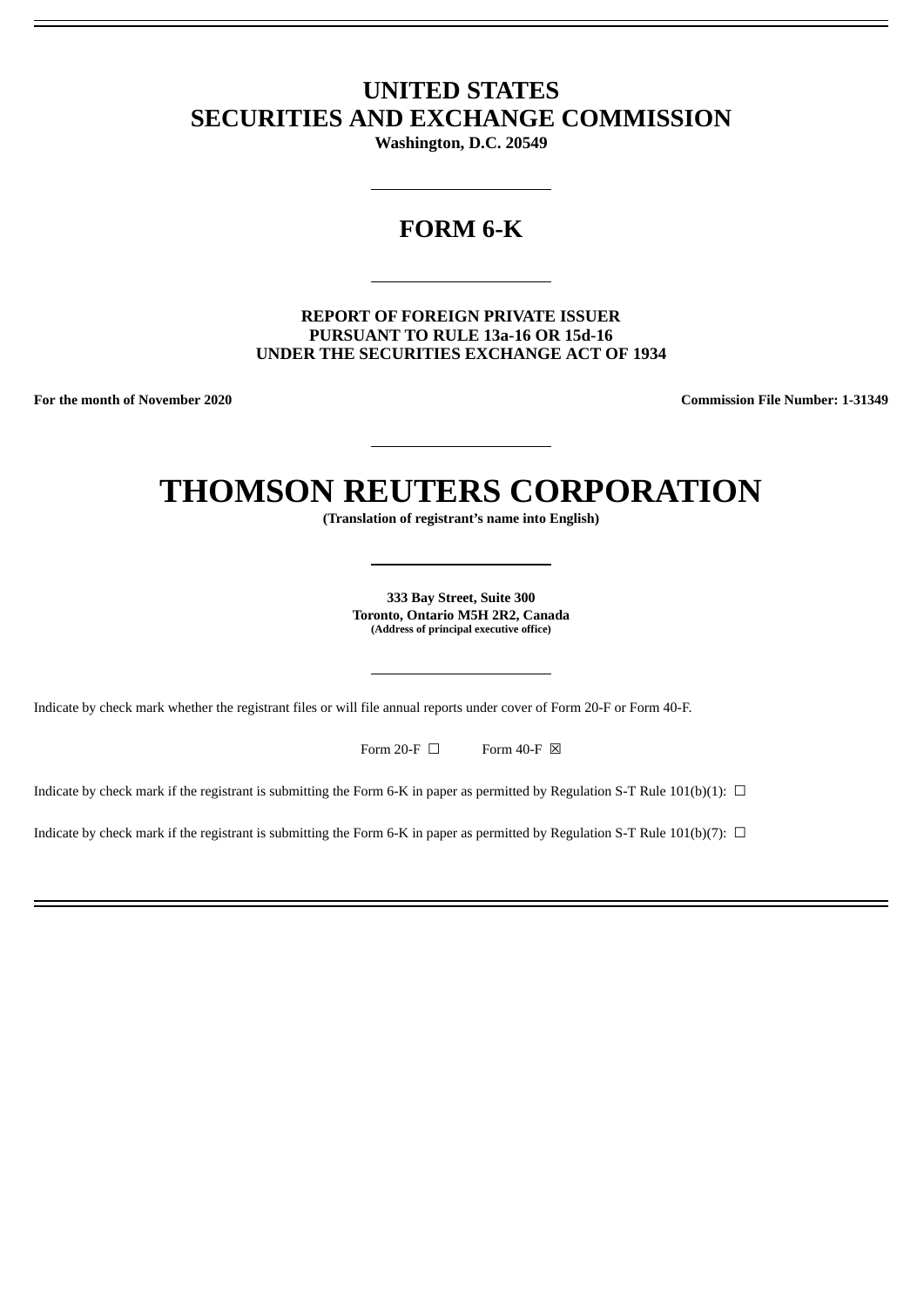### **SIGNATURES**

Pursuant to the requirements of the Securities Exchange Act of 1934, the registrant has duly caused this report to be signed on its behalf by the undersigned, thereunto duly authorized.

### **THOMSON REUTERS CORPORATION** (Registrant)

By: /s/ Marc E. Gold

Name: Marc E. Gold Title: Deputy Company Secretary

Date: November 3, 2020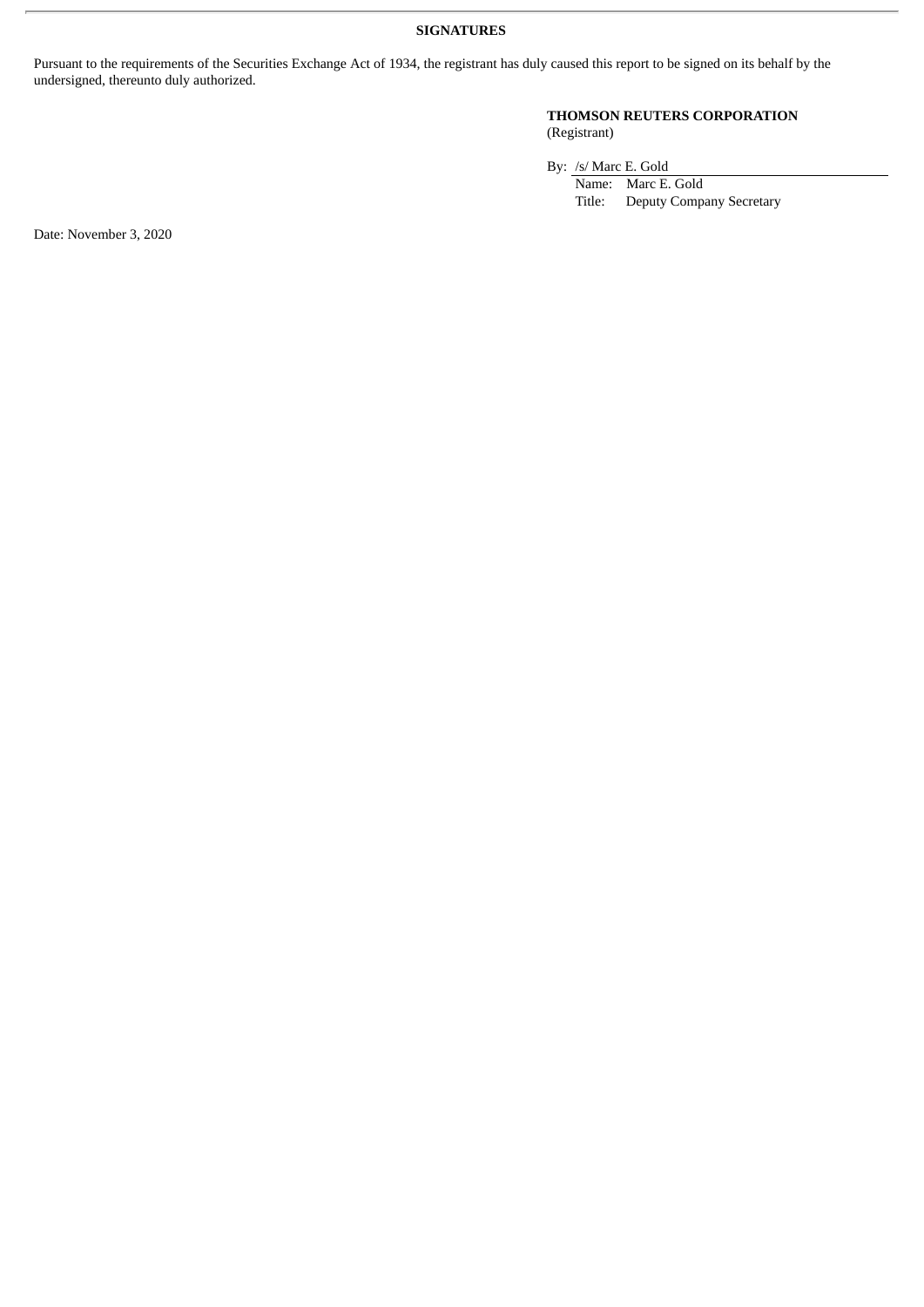# **EXHIBIT INDEX**

Exhibit Number Description

99.1 News release dated November 3, 2020 – Thomson Reuters Reports Third-Quarter 2020 Results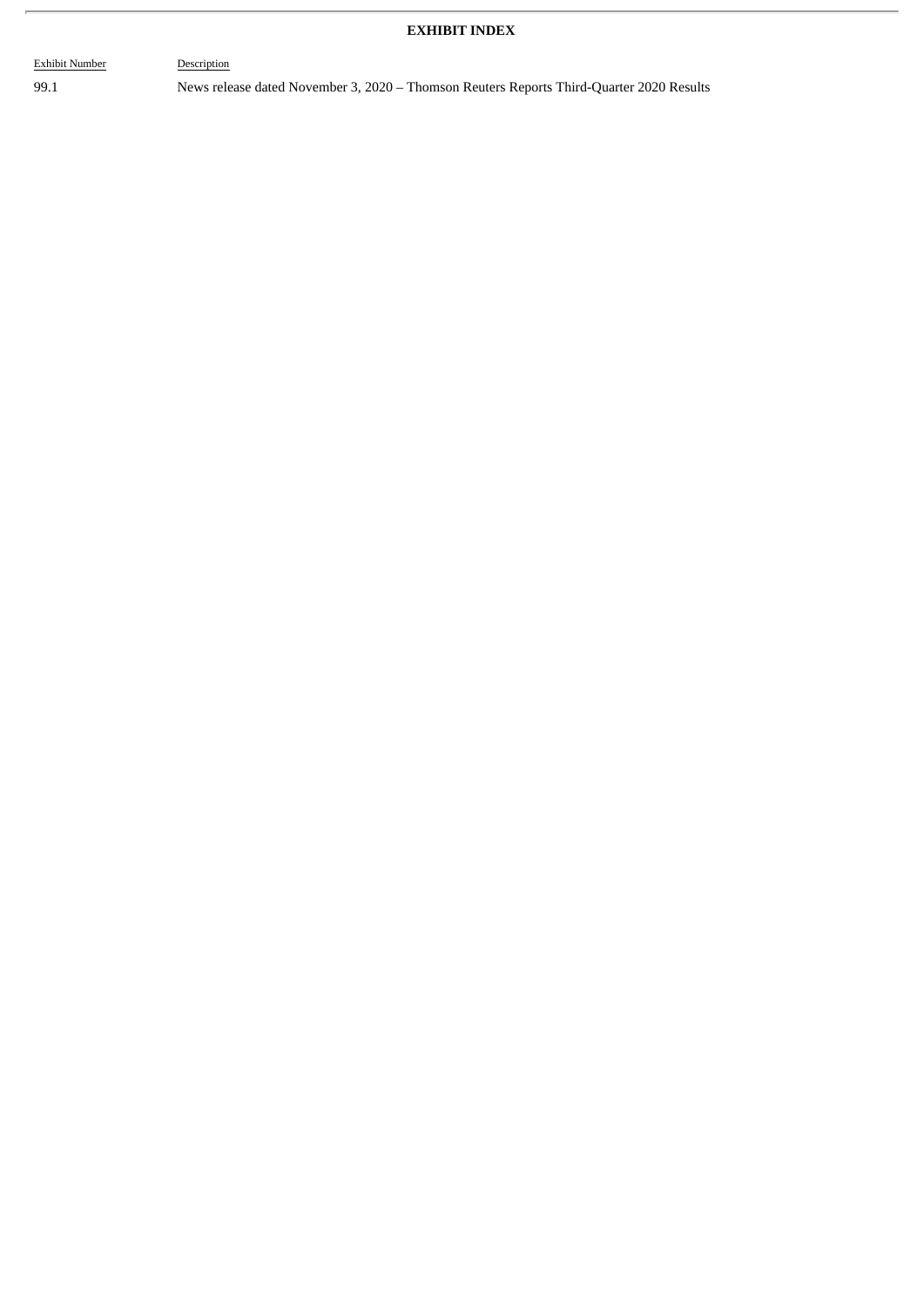

# **NEWS RELEASE**

### **Thomson Reuters Reports Third-Quarter 2020 Results**

*IFRS revenues and organic revenues up 2% "Big 3" revenues up 4%; organic revenues up 5% Operating profit up 21%; adjusted EBITDA up 42% Raising full-year outlook for adjusted EBITDA margin and free cash flow*

**TORONTO, November 3, 2020 –** Thomson Reuters (TSX/NYSE: TRI) today reported results for the third quarter ended September 30, 2020.

"I'm very pleased to report our markets and businesses continue to prove resilient in the face of a challenging broader macro-environment. Our third-quarter results were above our expectations across the group from the top line to the bottom line. Our customers are adapting to a new cadence in this environment, and we continue to adapt to support them in their evolving ways of working," said Steve Hasker, President and CEO of Thomson Reuters.

"We exceeded each of the revenue guidance metrics previously provided on a consolidated basis and for our Big 3 segments - Legal Professionals, Corporates and Tax & Accounting Professionals. Based on our performance for the first nine months of the year, I'm confident we will continue to effectively manage through this challenging environment and build on this performance in 2021."

"And, our organization is now approaching an exciting crossroads as we begin the transition from a holding company to an operating company. I view the direction we are headed in as a logical progression for our organization as we seek to continually strengthen our businesses, elevate our value proposition, enhance the customer experience and maximize our performance, which I believe will present substantive opportunities to further fuel our growth and realize efficiencies."

### **Consolidated Financial Highlights—Three Months Ended September 30**

|                                         | Three Months Ended September 30,<br>(Millions of U.S. dollars, except for adjusted EBITDA margin and EPS)<br>(unaudited) |           |                   |                                   |
|-----------------------------------------|--------------------------------------------------------------------------------------------------------------------------|-----------|-------------------|-----------------------------------|
|                                         | 2020                                                                                                                     | 2019      | Change            | Change at<br>Constant<br>Currency |
| <b>IFRS Financial Measures</b> (1)      |                                                                                                                          |           |                   |                                   |
| Revenues                                | \$1,443                                                                                                                  | \$1,413   | 2%                |                                   |
| Operating profit                        | 318<br>SS.                                                                                                               | \$262     | 21%               |                                   |
| Diluted earnings (loss) per share (EPS) | \$0.48                                                                                                                   | \$ (0.09) | n/m               |                                   |
| Cash flow from operations               | 581<br>\$                                                                                                                | \$264     | 117%              |                                   |
| <b>Non-IFRS Financial Measures(1)</b>   |                                                                                                                          |           |                   |                                   |
| Revenues                                | \$1.443                                                                                                                  | \$1,413   | 2%                | 3%                                |
| <b>Adjusted EBITDA</b>                  | \$<br>491                                                                                                                | \$345     | 42%               | 45%                               |
| Adjusted EBITDA margin                  | 34.0%                                                                                                                    | 24.4%     | 960 <sub>bp</sub> | 1000 <sub>bp</sub>                |
| <b>Adjusted EPS</b>                     | \$0.39                                                                                                                   | \$0.27    | 44%               | 48%                               |
| Free cash flow                          | 541<br>\$.                                                                                                               | 126<br>\$ | 330%              |                                   |
|                                         |                                                                                                                          |           |                   |                                   |

n/m: not meaningful

(1) In addition to results reported in accordance with International Financial Reporting Standards (IFRS), the company uses certain non-IFRS financial measures as supplemental indicators of its operating performance and financial position. These and other non-IFRS financial measures are defined and reconciled to the most *directly comparable IFRS measures in the tables appended to this news release.*

**Revenues** increased 2% as growth in both recurring and transactions revenues was partly offset by a decline in Global Print revenues and a negative impact from foreign currency that reduced revenues by \$6 million (approximately 1%).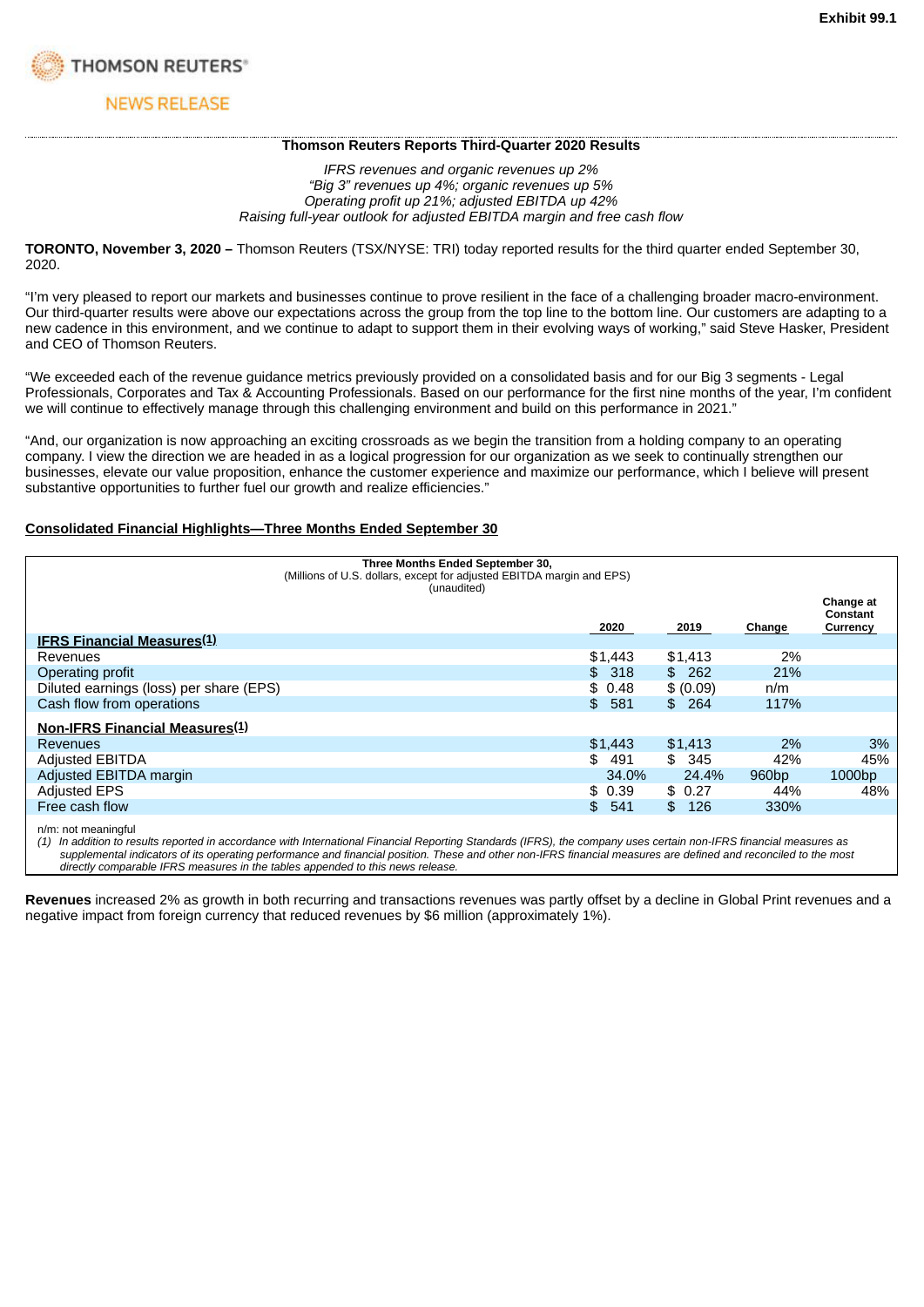# **THOMSON REUTERS®**

### **Thomson Reuters Reports Third-Quarter 2020 Results** Page 2 of 25

- o As expected, organic revenues increased 2%, driven by 4% growth in both recurring revenues, which comprised 80% of total revenues, and transactions revenues.
- o The company's "Big 3" segments (Legal Professionals, Corporates and Tax & Accounting Professionals), which collectively comprised 79% of total revenues, reported organic revenue growth of 5%.

**Operating profit** increased primarily due to lower costs and higher revenues. Lower costs reflected the completion of the repositioning of the company in 2019 following the separation from the Financial & Risk (F&R) business and lower expenses from the company's COVID-19-related efforts to mitigate 2020 annual costs by \$100 million. Lower costs were partly offset by higher depreciation and amortization and a lower benefit from the revaluation of warrants that the company holds in Refinitiv relating to the proposed sale of Refinitiv to London Stock Exchange Group plc (LSEG), which is discussed later in this news release.

o **Adjusted EBITDA,** which excludes the impact of the warrant revaluation among other items, increased 42%, primarily reflecting lower costs and higher revenues. The related margin increased to 34.0% from 24.4% in the prior-year period.

**Diluted EPS** was \$0.48 per share compared to a loss of \$0.09 per share in the prior-year period, primarily due to higher operating profit, lower losses from the company's 45% equity interest in Refinitiv and the recognition of non-cash tax benefits.

o **Adjusted EPS**, which excludes the company's 45% equity interest in Refinitiv as well as other adjustments, increased to \$0.39 per share from \$0.27 per share in the prior-year period, primarily due to higher adjusted EBITDA.

**Cash flow from operations** increased to \$581 million from \$264 million due to significantly higher costs and investments in the prior-year period to reposition the company following the separation of F&R, savings from the company's COVID-19-related cost mitigation efforts and lower tax payments.

o **Free cash flow** increased primarily due to higher cash flows from operations.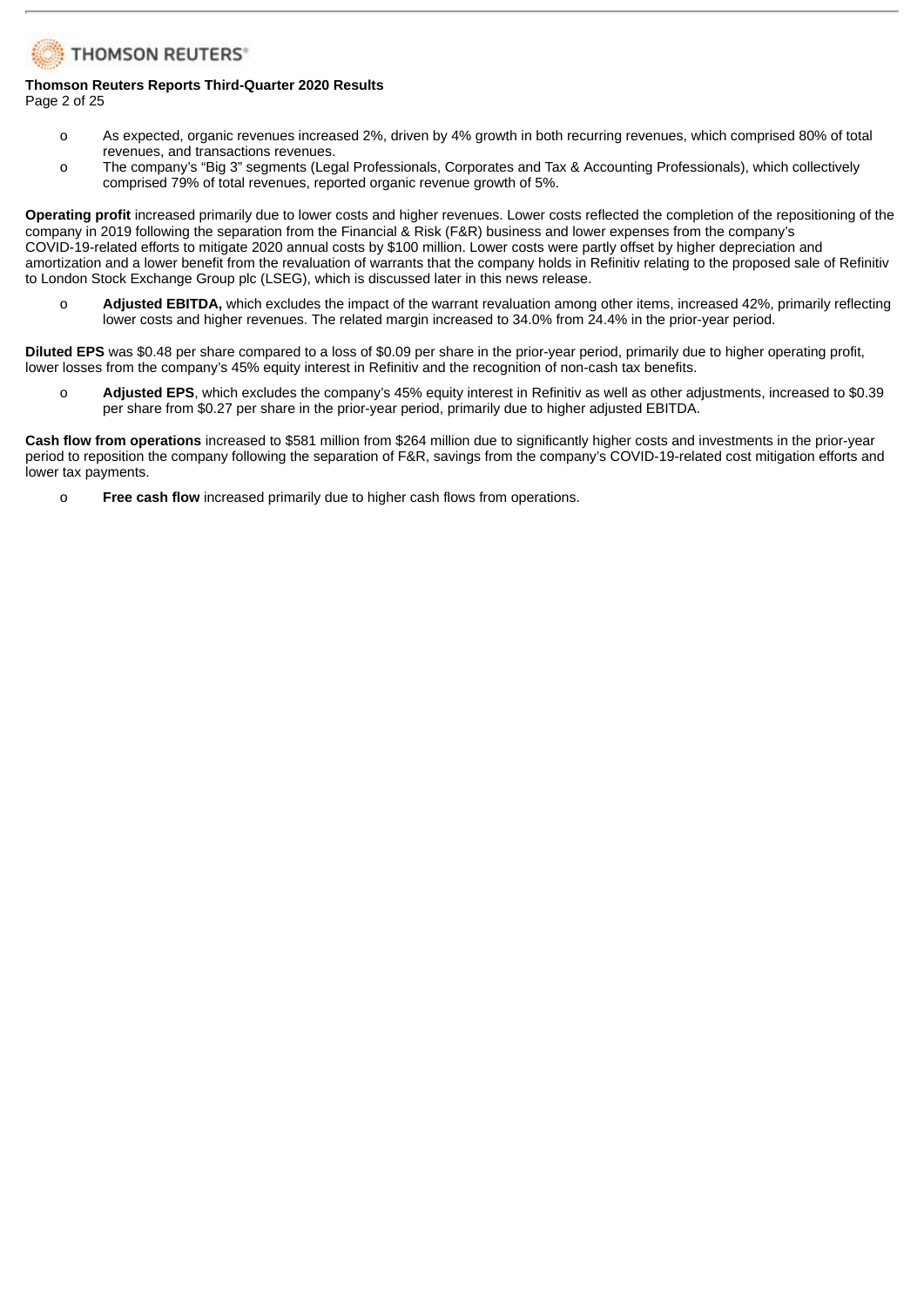

### **Thomson Reuters Reports Third-Quarter 2020 Results** Page 3 of 25

### **Highlights by Customer Segment—Three Months Ended September 30**

| (Millions of U.S. dollars, except for adjusted EBITDA margins)<br>(unaudited) |                                            |           |                   |                      |                        |
|-------------------------------------------------------------------------------|--------------------------------------------|-----------|-------------------|----------------------|------------------------|
|                                                                               | <b>Three Months Ended</b><br>September 30, |           |                   | Change               |                        |
|                                                                               | 2020                                       | 2019(1)   | <b>Total</b>      | Constant<br>Currency | Organic <sup>(2)</sup> |
| <b>Revenues</b>                                                               |                                            |           |                   |                      |                        |
| Legal Professionals                                                           | 636<br>\$                                  | 607<br>\$ | 5%                | 4%                   | 3%                     |
| Corporates                                                                    | 333                                        | 319       | 5%                | 5%                   | 5%                     |
| Tax & Accounting Professionals                                                | 165                                        | 165       | 0%                | 3%                   | 10%                    |
| "Big 3" Segments Combined                                                     | 1,134                                      | 1,091     | 4%                | 5%                   | 5%                     |
| <b>Reuters News</b>                                                           | 154                                        | 155       | 0%                | $-1%$                | $-2%$                  |
| <b>Global Print</b>                                                           | 154                                        | 168       | $-8%$             | $-7%$                | $-7%$                  |
| Eliminations/Rounding                                                         |                                            | (1)       |                   |                      |                        |
| <b>Revenues</b>                                                               | \$1,443                                    | \$1,413   | 2%                | 3%                   | 2%                     |
| <b>Adjusted EBITDA</b>                                                        |                                            |           |                   |                      |                        |
| Legal Professionals                                                           | 272<br>\$                                  | 222<br>\$ | 22%               | 21%                  |                        |
| Corporates                                                                    | 120                                        | 105       | 14%               | 14%                  |                        |
| Tax & Accounting Professionals                                                | 47                                         | 33        | 42%               | 47%                  |                        |
| "Big 3" Segments Combined                                                     | 439                                        | 360       | 22%               | 21%                  |                        |
| <b>Reuters News</b>                                                           | 23                                         | 16        | 53%               | 65%                  |                        |
| <b>Global Print</b>                                                           | 64                                         | 71        | $-10%$            | $-11%$               |                        |
| Corporate costs                                                               | (35)                                       | (102)     | n/a               | n/a                  |                        |
| <b>Adjusted EBITDA</b>                                                        | 491<br>\$                                  | 345<br>\$ | 42%               | 45%                  |                        |
| <b>Adjusted EBITDA Margin</b>                                                 |                                            |           |                   |                      |                        |
| Legal Professionals                                                           | 42.8%                                      | 36.7%     | 610 <sub>bp</sub> | 580 <sub>bp</sub>    |                        |
| Corporates                                                                    | 36.0%                                      | 33.0%     | 300 <sub>bp</sub> | 280bp                |                        |
| Tax & Accounting Professionals                                                | 28.5%                                      | 20.1%     | 840 <sub>bp</sub> | 850 <sub>bp</sub>    |                        |
| "Big 3" Segments Combined                                                     | 38.7%                                      | 33.1%     | 560 <sub>bp</sub> | 540 <sub>bp</sub>    |                        |
| <b>Reuters News</b>                                                           | 15.2%                                      | 10.0%     | 520 <sub>bp</sub> | 610 <sub>bp</sub>    |                        |
| <b>Global Print</b>                                                           | 41.1%                                      | 42.3%     | $-120bp$          | $-170bp$             |                        |
| Corporate costs                                                               | n/a                                        | n/a       | n/a               | n/a                  |                        |
| <b>Adjusted EBITDA margin</b>                                                 | 34.0%                                      | 24.4%     | 960 <sub>bp</sub> | 1000 <sub>bp</sub>   |                        |
|                                                                               |                                            |           |                   |                      |                        |

n/a: not applicable

(1) For comparative purposes, 2019 segment results have been adjusted to reflect the current period presentation. For additional information, see the "Adjustments to *Prior-Period Segment Results" section of this news release.*

*(2) Computed for revenue growth only.*

Unless otherwise noted, all revenue growth comparisons by customer segment in this news release are at **constant currency** (or exclude the impact of foreign currency) as Thomson Reuters believes this provides the best basis to measure their performance.

### **Legal Professionals**

**Revenues** increased 4% (3% organic) to \$636 million.

- o Recurring revenues grew 5% (93% of total), driven by organic revenue growth of 4% with strong performance from Practical Law, Westlaw Edge, the segment's businesses in Europe and Canada, its Government business as well as contributions from HighQ and Pondera, which were acquired in July 2019 and March 2020, respectively.
- o Transactions revenues declined 2% (7% of total) due to a timing delay in the FindLaw business. Transactions revenues declined 4% organically.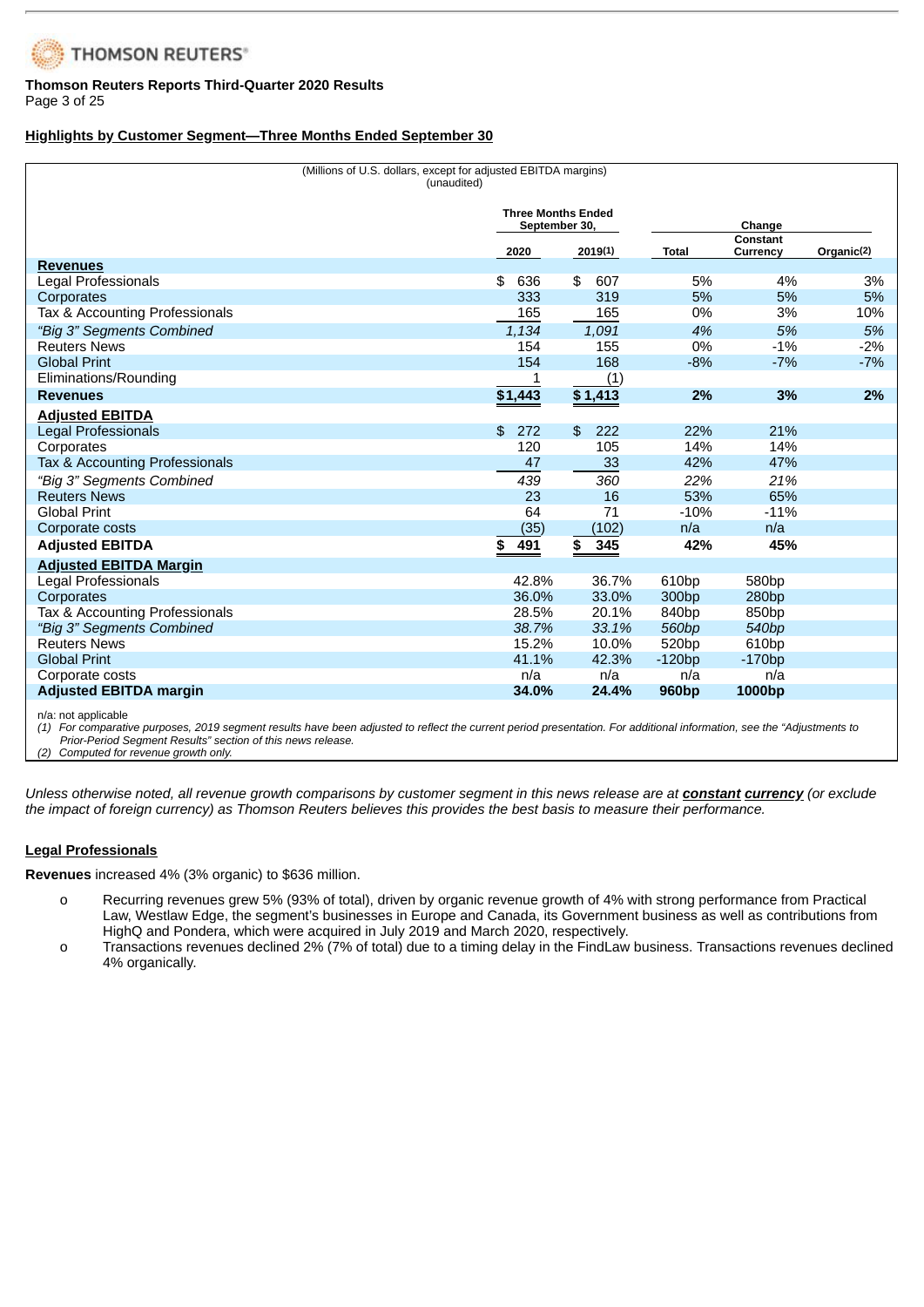# **THOMSON REUTERS®**

### **Thomson Reuters Reports Third-Quarter 2020 Results** Page 4 of 25

**Adjusted EBITDA** increased 22% to \$272 million.

o The margin increased to 42.8% from 36.7%, primarily due to higher revenues and lower expenses from the company's COVID-19-related cost mitigation efforts.

## **Corporates**

**Revenues** increased 5% (all organic) to \$333 million, primarily due to strong recurring revenue growth of 6%.

- o Recurring revenues grew 6% (86% of total), all organic.
- o Transactions revenues grew 2% (14% of total) due to acquisitions.

**Adjusted EBITDA** increased 14% to \$120 million.

o The margin increased to 36.0% from 33.0%, primarily due to higher revenues.

## **Tax & Accounting Professionals**

**Revenues** of \$165 million increased 3% (10% organic), primarily due to strong transactions revenue growth. Revenues benefited by 3.8% from the shift from the second quarter to the third quarter of Pay-Per-Return tax filings (transactions revenues) related to the extension of the U.S. federal tax filing deadline to July 15 from April 15. Revenue growth was negatively impacted by the loss of revenues from the Aumentum government business, which was sold in November 2019.

- o Recurring revenues declined 1% (81% of total), driven by the loss of revenues from the sale of the Aumentum government business. Organic recurring revenues grew 6%.
- o Transactions revenues grew 25% (19% of total), driven by organic revenue growth of 31%, primarily due to the Pay-Per-Return tax filings in the quarter.

### **Adjusted EBITDA** grew 42% to \$47 million.

- o The margin increased to 28.5% from 20.1%, primarily due to lower expenses from the company's COVID-19-related cost mitigation efforts and the sale of the lower margin Aumentum business.
- o The Tax & Accounting Professionals segment is the company's most seasonal business with nearly 60% of full-year revenues typically generated in the first and fourth quarters. Because of this, the margin performance in this segment historically has been generally higher in the first and fourth quarters as costs are typically incurred in a more linear fashion throughout the year.

## **Reuters News**

**Revenues** of \$154 million decreased 1% and organic revenues decreased 2% primarily due to a decline in the Agency business.

- o All of Reuters Events' in-person conferences have been postponed through the end of 2020, though many events have been held virtually this year. The business is assessing if and when in-person conferences can resume in 2021. As a result, the business is preparing a hybrid events strategy that can accommodate both physical and virtual options.
- o The company now expects full-year 2020 revenues to decline between 2% and 4%, better than the prior estimate of declining between 4% and 6%.

**Adjusted EBITDA** was \$23 million, up \$7 million from the prior-year period, primarily due to the COVID-19-related cost mitigation efforts.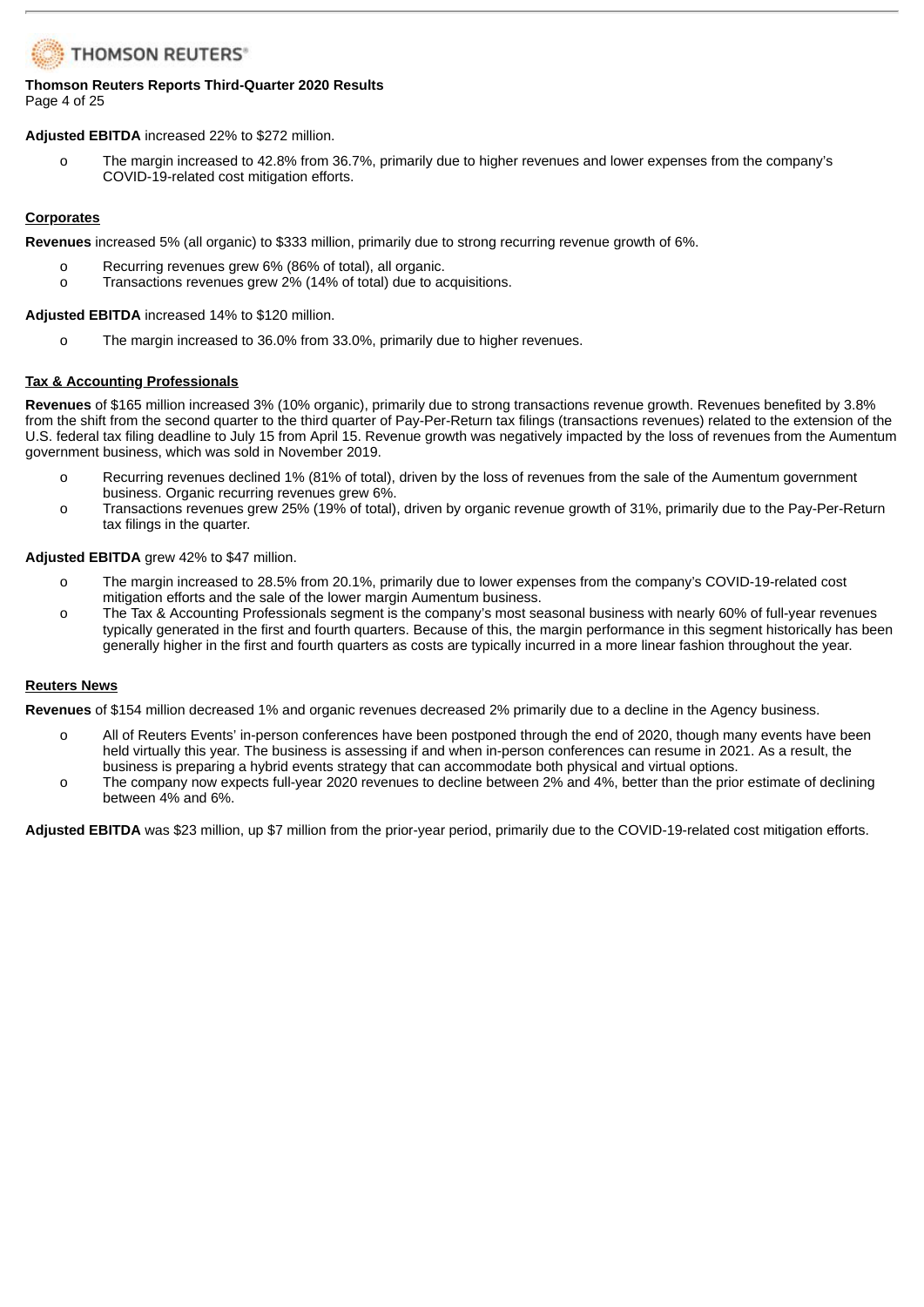# **THOMSON REUTERS®**

### **Thomson Reuters Reports Third-Quarter 2020 Results** Page 5 of 25

### **Global Print**

**Revenues** decreased 7% to \$154 million, as expected, partially due to the continuing delay in shipments of content. We continue to expect full-year revenues for Global Print to decline between 7% and 11%.

**Adjusted EBITDA** decreased 10% to \$64 million.

o The margin decreased from 42.3% to 41.1% due to the decline in revenues.

### **Corporate Costs**

**Corporate costs** at the adjusted EBITDA level were \$35 million compared to \$102 million in the prior-year period. The decline primarily reflected the completion of the repositioning of the company in 2019 following the separation of F&R, which required significant costs and investments.

## **Consolidated Financial Highlights – Nine Months Ended September 30**

| Nine Months Ended September 30,<br>(Millions of U.S. dollars, except for adjusted EBITDA margin and EPS)<br>(unaudited) |  |           |            |                   |                                   |  |  |
|-------------------------------------------------------------------------------------------------------------------------|--|-----------|------------|-------------------|-----------------------------------|--|--|
|                                                                                                                         |  | 2020      | 2019       | Change            | Change at<br>Constant<br>Currency |  |  |
| <b>IFRS Financial Measures</b> (1)                                                                                      |  |           |            |                   |                                   |  |  |
| Revenues                                                                                                                |  | \$4.368   | \$4.323    | 1%                |                                   |  |  |
| Operating profit                                                                                                        |  | \$973     | \$983      | $-1\%$            |                                   |  |  |
| Diluted EPS                                                                                                             |  | \$1.12    | \$0.47     | 138%              |                                   |  |  |
| Cash flow from operations                                                                                               |  | \$1.179   | \$347      | 238%              |                                   |  |  |
| Non-IFRS Financial Measures(1)                                                                                          |  |           |            |                   |                                   |  |  |
| <b>Revenues</b>                                                                                                         |  | \$4,368   | \$4,323    | $1\%$             | 2%                                |  |  |
| <b>Adjusted EBITDA</b>                                                                                                  |  | \$1,450   | \$1.097    | 32%               | 33%                               |  |  |
| Adjusted EBITDA margin                                                                                                  |  | 33.2%     | 25.4%      | 780 <sub>bp</sub> | 770 <sub>bp</sub>                 |  |  |
| <b>Adjusted EPS</b>                                                                                                     |  | \$1.31    | \$0.92     | 42%               | 43%                               |  |  |
| Free cash flow                                                                                                          |  | 881<br>\$ | (50)<br>\$ | n/m               |                                   |  |  |
|                                                                                                                         |  |           |            |                   |                                   |  |  |

n/m: not meaningful

(1) In addition to results reported in accordance with IFRS, the company uses certain non-IFRS financial measures as supplemental indicators of its operating performance and financial position. These and other non-IFRS financial measures are defined and reconciled to the most directly comparable IFRS measures in the *tables appended to this news release.*

**Revenues** increased 1% as growth in recurring revenues, as well as acquisition-related growth in transactions revenues, was partly offset by a decline in Global Print revenues and a negative impact from foreign currency that reduced revenues by \$41 million (approximately 1%).

o Organic revenues increased 1%, driven by 4% growth in recurring revenues, which comprised 79% of total revenues.

o The company's "Big 3" segments, which also collectively comprised approximately 79% of total revenues, reported organic revenue growth of 3%.

**Operating profit** declined as the prior-year period included a significantly higher benefit from the revaluation of warrants that the company holds in Refinitiv.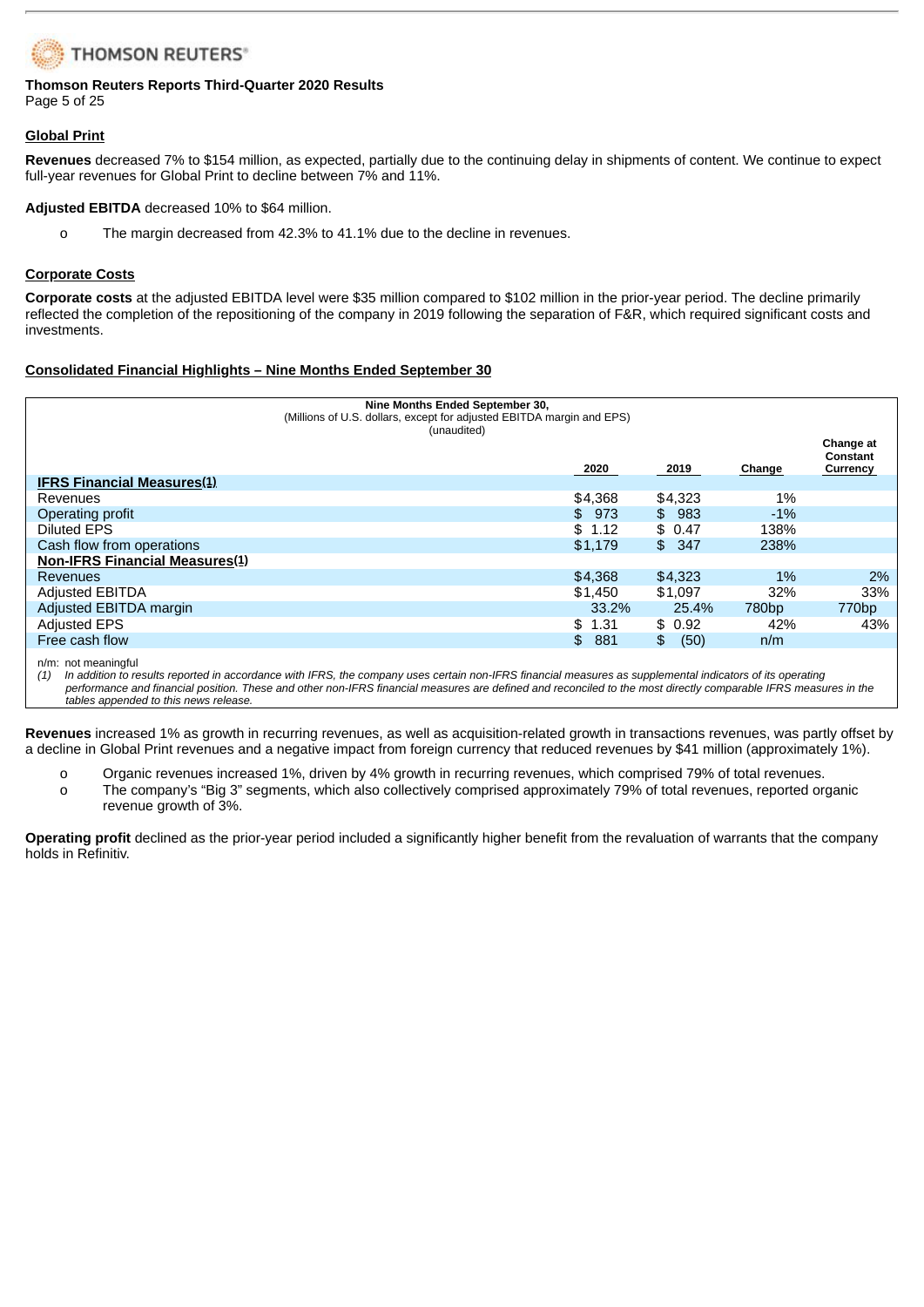

### **Thomson Reuters Reports Third-Quarter 2020 Results** Page 6 of 25

o **Adjusted EBITDA,** which excludes the impact of the warrant revaluation among other items, increased 32% primarily due to lower costs and higher revenues. Lower costs reflected the completion of the repositioning of the company in 2019 following the separation from F&R, which required significant costs and investments in the prior-year period, and lower expenses from the company's COVID-19-related cost mitigation efforts. The related margin increased to 33.2% from 25.4% in the prior-year period.

**Diluted EPS** increased to \$1.12 per share compared to \$0.47 per share in the prior-year period due to lower losses from the company's 45% equity interest in Refinitiv and the recognition of non-cash tax benefits in the current period.

o **Adjusted EPS**, which excludes the company's equity interest in Refinitiv and other adjustments, increased to \$1.31 per share from \$0.92 per share in the prior-year period, primarily due to higher adjusted EBITDA.

**Cash flow from operations** increased primarily because the prior-year period included a \$167 million pension contribution as well as significantly higher costs and investments to reposition Thomson Reuters following the separation from F&R. Cash flow also benefited from savings related to the company's COVID-19-related cost mitigation efforts and lower income tax payments.

o **Free cash flow** increased primarily due to higher cash flows from operations.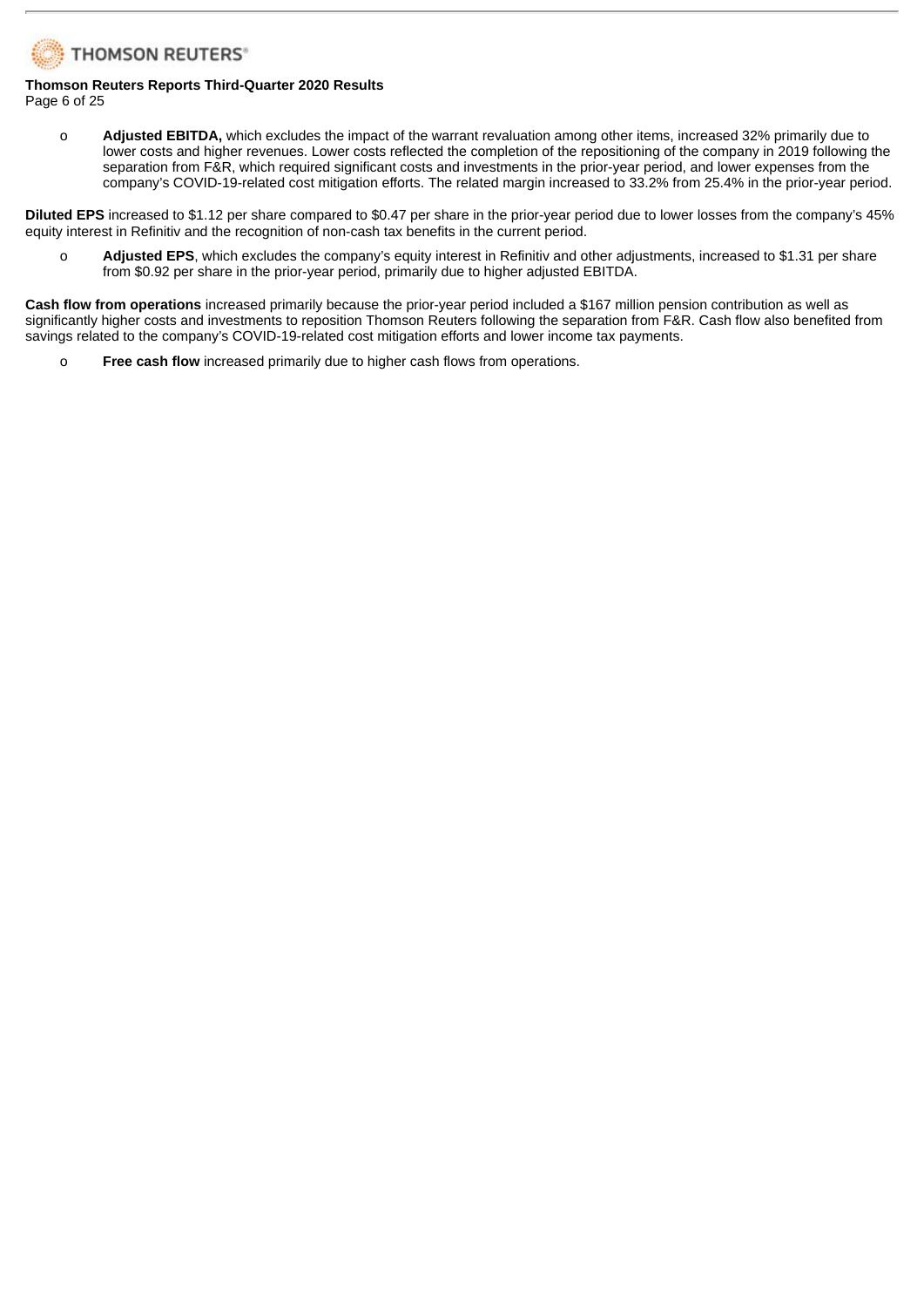

### **Thomson Reuters Reports Third-Quarter 2020 Results** Page 7 of 25

**Highlights by Customer Segment – Nine Months Ended September 30**

| (Millions of U.S. dollars, except for adjusted EBITDA margins)<br>(unaudited) |                                           |                       |                   |                             |               |  |  |
|-------------------------------------------------------------------------------|-------------------------------------------|-----------------------|-------------------|-----------------------------|---------------|--|--|
|                                                                               | <b>Nine Months Ended</b><br>September 30, |                       | Change            |                             |               |  |  |
|                                                                               | 2020                                      | 2019(1)               | Total             | <b>Constant</b><br>Currency | Organic $(2)$ |  |  |
| <b>Revenues</b>                                                               |                                           |                       |                   |                             |               |  |  |
| Legal Professionals                                                           | \$1,882                                   | \$1,812               | 4%                | 4%                          | 3%            |  |  |
| Corporates                                                                    | 1,029                                     | 980                   | 5%                | 6%                          | 5%            |  |  |
| Tax & Accounting Professionals                                                | 551                                       | 569                   | $-3%$             | 0%                          | 3%            |  |  |
| "Big 3" Segments Combined                                                     | 3,462                                     | 3,361                 | 3%                | 4%                          | 3%            |  |  |
| <b>Reuters News</b>                                                           | 464                                       | 466                   | 0%                | 0%                          | $-6%$         |  |  |
| <b>Global Print</b>                                                           | 443                                       | 497                   | $-11%$            | $-10%$                      | $-10%$        |  |  |
| Eliminations/Rounding                                                         | (1)                                       | (1)                   |                   |                             |               |  |  |
| <b>Revenues</b>                                                               | \$4,368                                   | \$4,323               | 1%                | 2%                          | 1%            |  |  |
| <b>Adjusted EBITDA</b>                                                        |                                           |                       |                   |                             |               |  |  |
| Legal Professionals                                                           | \$<br>756                                 | $\mathfrak{L}$<br>680 | 11%               | 11%                         |               |  |  |
| Corporates                                                                    | 355                                       | 314                   | 13%               | 13%                         |               |  |  |
| Tax & Accounting Professionals                                                | 185                                       | 184                   | $1\%$             | 3%                          |               |  |  |
| "Big 3" Segments Combined                                                     | 1,296                                     | 1,178                 | 10%               | 10%                         |               |  |  |
| <b>Reuters News</b>                                                           | 67                                        | 58                    | 16%               | 7%                          |               |  |  |
| <b>Global Print</b>                                                           | 181                                       | 217                   | $-17%$            | $-17%$                      |               |  |  |
| Corporate costs                                                               | (94)                                      | (356)                 | n/a               | n/a                         |               |  |  |
| <b>Adjusted EBITDA</b>                                                        | \$1,450                                   | \$1,097               | 32%               | 33%                         |               |  |  |
| <b>Adjusted EBITDA Margin</b>                                                 |                                           |                       |                   |                             |               |  |  |
| Legal Professionals                                                           | 40.2%                                     | 37.6%                 | 260bp             | 250bp                       |               |  |  |
| Corporates                                                                    | 34.5%                                     | 32.0%                 | 250bp             | 210 <sub>bp</sub>           |               |  |  |
| Tax & Accounting Professionals                                                | 33.6%                                     | 32.3%                 | 130bp             | 110bp                       |               |  |  |
| "Big 3" Segments Combined                                                     | 37.4%                                     | 35.1%                 | 230bp             | 220bp                       |               |  |  |
| <b>Reuters News</b>                                                           | 14.5%                                     | 12.4%                 | 210bp             | 90 <sub>bp</sub>            |               |  |  |
| <b>Global Print</b>                                                           | 40.7%                                     | 43.7%                 | $-300bp$          | $-330bp$                    |               |  |  |
| Corporate costs                                                               | n/a                                       | n/a                   | n/a               | n/a                         |               |  |  |
| <b>Adjusted EBITDA margin</b>                                                 | 33.2%                                     | 25.4%                 | 780 <sub>bp</sub> | 770 <sub>bp</sub>           |               |  |  |

n/a: not applicable

(1) For comparative purposes, 2019 segment results have been adjusted to reflect the current period presentation. For additional information, see the "Adjustments to *Prior-Period Segment Results" section of this news release.*

*(2) Computed for revenue growth only.*

### **Business Outlook for 2020**

Thomson Reuters today increased its full-year 2020 outlook for adjusted EBITDA margin, free cash flow, capital expenditures as a percentage of revenue, and depreciation and amortization of computer software. The company reaffirmed all other outlook metrics for fullyear 2020 that it had previously provided on August 5, 2020.

While the company's third-quarter performance provides it with increasing confidence about its full-year outlook, the global economy continues to experience substantial disruption due to concerns regarding the spread of COVID-19, as well as from the measures intended to mitigate its impact. Any worsening of the global and business economic environment could impact the company's ability to achieve its outlook.

The company's outlook for 2020 continues to assume constant currency rates and excludes the impact of any future acquisitions or dispositions that may occur in 2020. Thomson Reuters believes that this type of guidance provides useful insight into the performance of its businesses.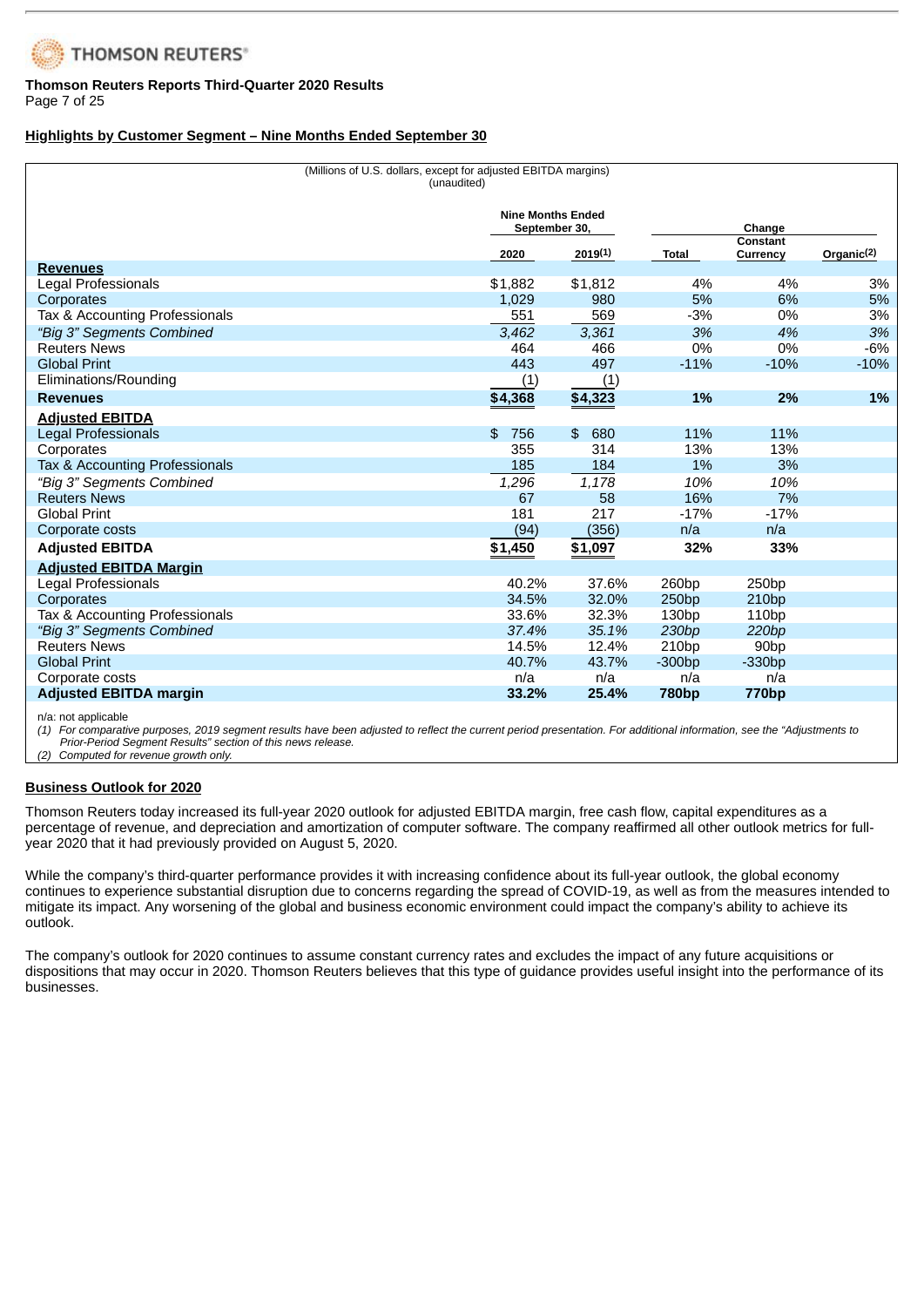# **THOMSON REUTERS®**

## **Thomson Reuters Reports Third-Quarter 2020 Results** Page 8 of 25

# *Full-Year 2020 Outlook*

|                                                                     | <b>Total Thomson Reuters 2020</b><br><b>Outlook</b>                          | <b>Big 3 2020</b><br><b>Outlook</b> |  |  |  |  |  |  |
|---------------------------------------------------------------------|------------------------------------------------------------------------------|-------------------------------------|--|--|--|--|--|--|
|                                                                     | Before currency and excluding the impact of future acquisitions/dispositions |                                     |  |  |  |  |  |  |
| <b>Total Revenue Growth</b>                                         | $1.0\% - 2.0\%$                                                              | $3.0\% - 4.0\%$                     |  |  |  |  |  |  |
| Organic Revenue Growth                                              | $0\% - 1.0\%$                                                                | $3.0\% - 4.0\%$                     |  |  |  |  |  |  |
| Adjusted EBITDA Margin (Increased from 31.0% - 32.0%)               |                                                                              | $37.0\% - 38.0\%$                   |  |  |  |  |  |  |
|                                                                     | Approx. 32.0%                                                                | (Up from $36.0\%$ - 37.0%)          |  |  |  |  |  |  |
| <b>Corporate Costs</b>                                              | \$140 - \$150 million                                                        |                                     |  |  |  |  |  |  |
| Free Cash Flow (Increased from                                      |                                                                              |                                     |  |  |  |  |  |  |
| $$1.0 - $1.1$ billion)                                              | Approx. \$1.1 billion                                                        |                                     |  |  |  |  |  |  |
| Capital Expenditures - % of Revenue (Increased from 7.5% -          |                                                                              |                                     |  |  |  |  |  |  |
| 8.0%)                                                               | $8.0\% - 8.5\%$                                                              |                                     |  |  |  |  |  |  |
| Depreciation & Amortization of Computer Software<br>(Increased from |                                                                              |                                     |  |  |  |  |  |  |
| \$625 - \$650 million)                                              | \$650 - \$675 million                                                        |                                     |  |  |  |  |  |  |
| Interest Expense (P&L)                                              | \$190 - \$215 million                                                        |                                     |  |  |  |  |  |  |
| Effective Tax Rate on Adjusted Earnings                             | Approx. 17% - 19%                                                            |                                     |  |  |  |  |  |  |

The information in this section is forward-looking. Actual results, which include the impact of currency and future acquisitions and dispositions completed during 2020, may differ materially from the company's outlook. Some of the forward-looking financial measures in the outlook above are provided on a non-IFRS basis. See the section below entitled "Non-IFRS Financial Measures" for more information. The information in this section should also be read in conjunction with the section below entitled "Special *Note Regarding Forward-Looking Statements, Material Risks and Material Assumptions."*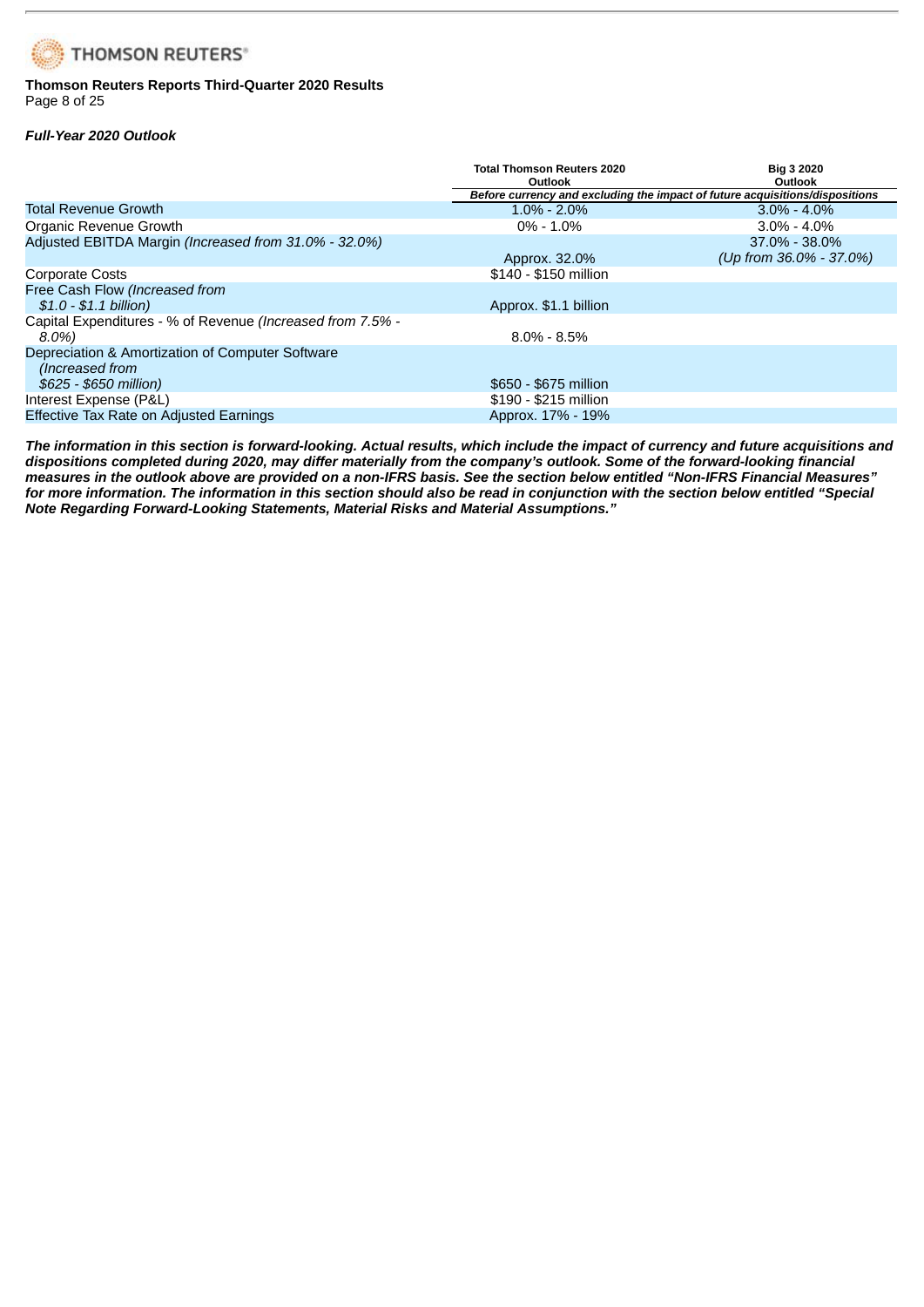

### **Thomson Reuters Reports Third-Quarter 2020 Results** Page 9 of 25

### **COVID-19 Update**

Thomson Reuters has not experienced any significant disruptions to its business and continues to be fully operational. Most employees continue to work remotely from their homes, enabled by technology that allows them to collaborate with customers and each other. Essential employees who cannot work from home, such as Reuters News journalists and those working in the company's Global Print facilities, follow various health and safety standards. While the company cancelled or postponed nearly all in-person conferences, primarily in its Reuters Events business, many of these events were replaced with virtual meetings. The company continues to act based on guidance from global health organizations, relevant governments and evolving best practices.

The company has approximately 500,000 customers that are largely comprised of legal and tax professionals in corporations and professional service firms, many of whom are also working remotely. The company's products enable its customers to remain productive while they work remotely because they can access most Thomson Reuters products and services through the Internet.

The company continues to believe it is well positioned to weather the economic crisis because its business is supported by a solid financial foundation with access to liquidity resources that it believes are adequate to support it through a gradual recovery. Thomson Reuters principal sources of liquidity continue to be cash on hand, cash provided by its operations, its \$1.8 billion syndicated credit facility and its \$1.8 billion commercial paper program. From time to time, the company also issues debt securities under a prospectus. As set forth in its fullyear 2020 outlook, the company expects to generate approximately \$1.1 billion of free cash flow this year. As of September 30, 2020, Thomson Reuters had \$1.2 billion of cash on hand and none of its debt securities are scheduled to mature until 2023.

### **Dividends and Share Repurchases**

In February 2020, the company announced that its Board of Directors approved a \$0.08 per share annualized increase in the dividend to \$1.52 per common share (representing the 27<sup>th</sup> consecutive year of dividend increases). A quarterly dividend of \$0.38 per share is payable on December 15, 2020 to common shareholders of record as of November 19, 2020.

In the first quarter of 2020, the company completed the repurchase of \$200 million of its shares. The company did not repurchase any of its shares in the second or third quarters of 2020 and does not anticipate repurchasing more of its shares for the remainder of the year.

### **Refinitiv Ownership Interest and Proposed Sale to LSEG**

On October 1, 2018, the company sold a 55% interest in its F&R business to private equity funds affiliated with Blackstone. Thomson Reuters retained a 45% interest in the business, which is now known as Refinitiv. Thomson Reuters includes its share of post-tax losses from its 45% interest in Refinitiv, an equity method investment, in its net earnings, however, it removes these amounts from its non-IFRS calculation of adjusted EPS. Refinitiv achieved run-rate savings of \$613 million as of September 30, 2020. Refinitiv believes it is on track to achieve its full annual cost savings run-rate target of \$650 million by the end of 2020. Additional information regarding Refinitiv's financial results is provided in the appendix to this news release.

On August 1, 2019, Thomson Reuters and private equity funds affiliated with Blackstone agreed to sell Refinitiv to LSEG in an all-share transaction for a total enterprise value of approximately \$27 billion (as of the announcement date). The proposed transaction is subject to regulatory clearances and other customary closing conditions and is expected to close in the first quarter of 2021. Upon the closing of this transaction, Thomson Reuters is projected to indirectly own approximately 82.5 million LSEG shares, which would have a market value of approximately \$8.8 billion based on LSEG's closing share price on November 2, 2020.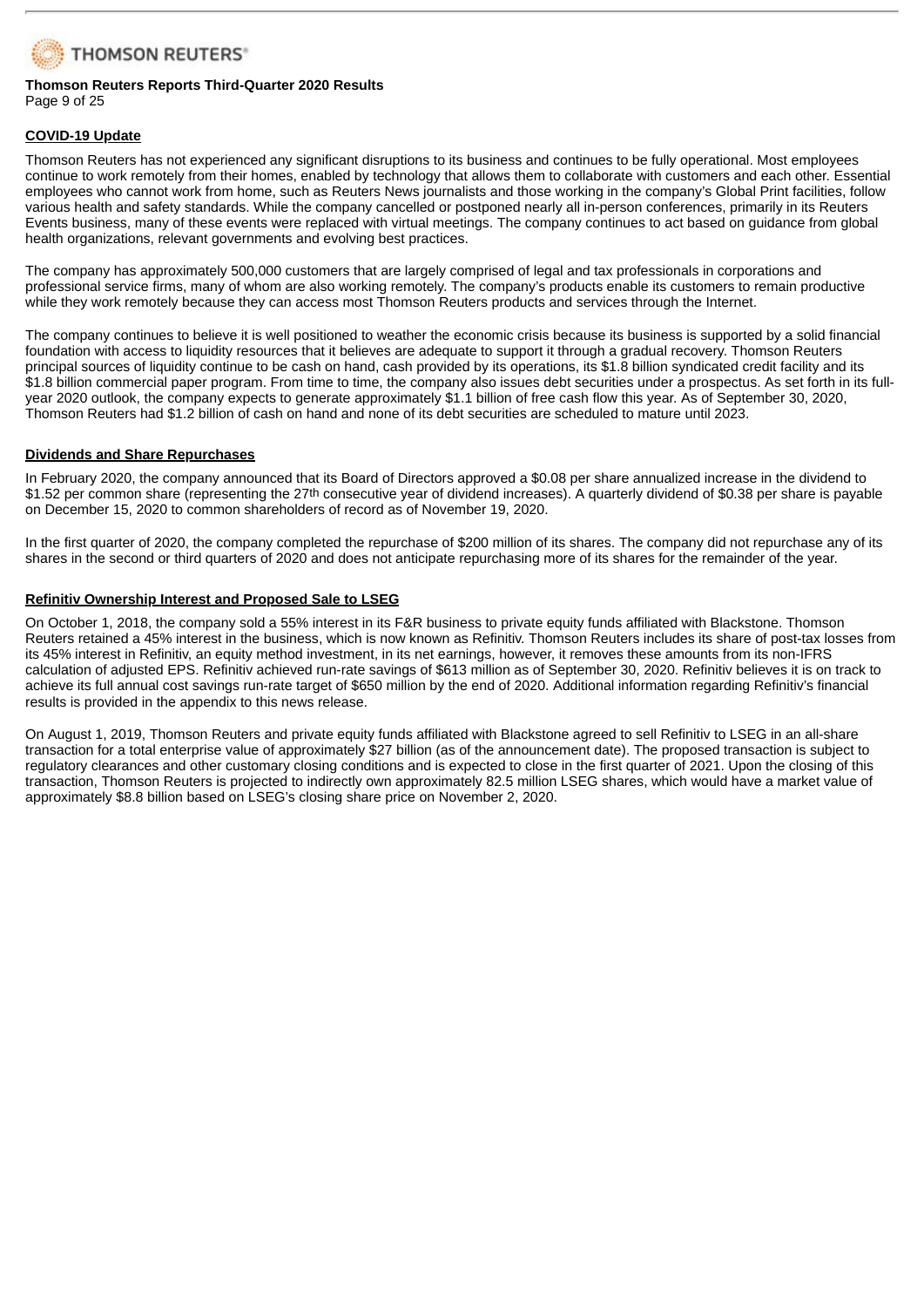

### **Thomson Reuters Reports Third-Quarter 2020 Results** Page 10 of 25

### **Thomson Reuters**

Thomson Reuters is a leading provider of business information services. Our products include highly specialized information-enabled software and tools for legal, tax, accounting and compliance professionals combined with the world's most global news service – Reuters. For more information on Thomson Reuters, visit tr.com and for the latest world news, reuters.com.

### **NON-IFRS FINANCIAL MEASURES**

Thomson Reuters prepares its financial statements in accordance with International Financial Reporting Standards (IFRS), as issued by the *International Accounting Standards Board (IASB).*

This news release includes certain non-IFRS financial measures, such as adjusted EBITDA and the related margin (other than at the customer segment level), net debt to adjusted EBITDA leverage ratio, free cash flow, adjusted EPS, selected measures excluding the impact of foreign currency, and changes in revenues computed on an organic basis. Thomson Reuters uses these non-IFRS financial measures as supplemental indicators of its operating performance and financial position. These measures do not have any standardized meanings prescribed by IFRS and therefore are unlikely to be comparable to the calculation of similar measures used by other companies, and should not be viewed as alternatives to measures of financial performance calculated in accordance with IFRS. Non-IFRS financial measures are *defined and reconciled to the most directly comparable IFRS measures in the appended tables.*

The company's outlook contains various non-IFRS financial measures. The company believes that providing reconciliations of forwardlooking non-IFRS financial measures in its outlook would be potentially misleading and not practical due to the difficulty of projecting items that are not reflective of ongoing operations in any future period. The magnitude of these items may be significant. Consequently, for outlook purposes only, the company is unable to reconcile these non-IFRS measures to the most comparable IFRS measures because it cannot predict, with reasonable certainty, the 2020 impact of changes in foreign exchange rates which impact (i) the translation of its results reported at average foreign currency rates for the year, and (ii) other finance income or expense related to intercompany financing arrangements. Additionally, the company cannot reasonably predict the occurrence or amount of other operating gains and losses, which include fair value adjustments relating to the warrants the company holds in Refinitiv as well as gains or losses that generally arise from business transactions *that the company does not currently anticipate.*

### **ROUNDING**

Other than EPS, the company reports its results in millions of U.S. dollars, but computes percentage changes and margins using whole dollars to be more precise. As a result, percentages and margins calculated from reported amounts may differ from those presented, and *growth components may not total due to rounding.*

## **ADJUSTMENTS TO PRIOR-PERIOD SEGMENT RESULTS**

In the first quarter of 2020, the company re-assessed its methodology for allocating costs to its business segments and adjusted its allocations in connection with the completion of the repositioning of its businesses in 2019 after the separation of F&R. The company adjusted its prior-period segment amounts to reflect the current presentation. The 2019 segment amounts were also adjusted to reflect the transfer of certain revenues among the segments to where they are better aligned. These changes impacted the 2019 financial results of the *segments but did not change the consolidated 2019 financial results. The table below summarizes the changes:*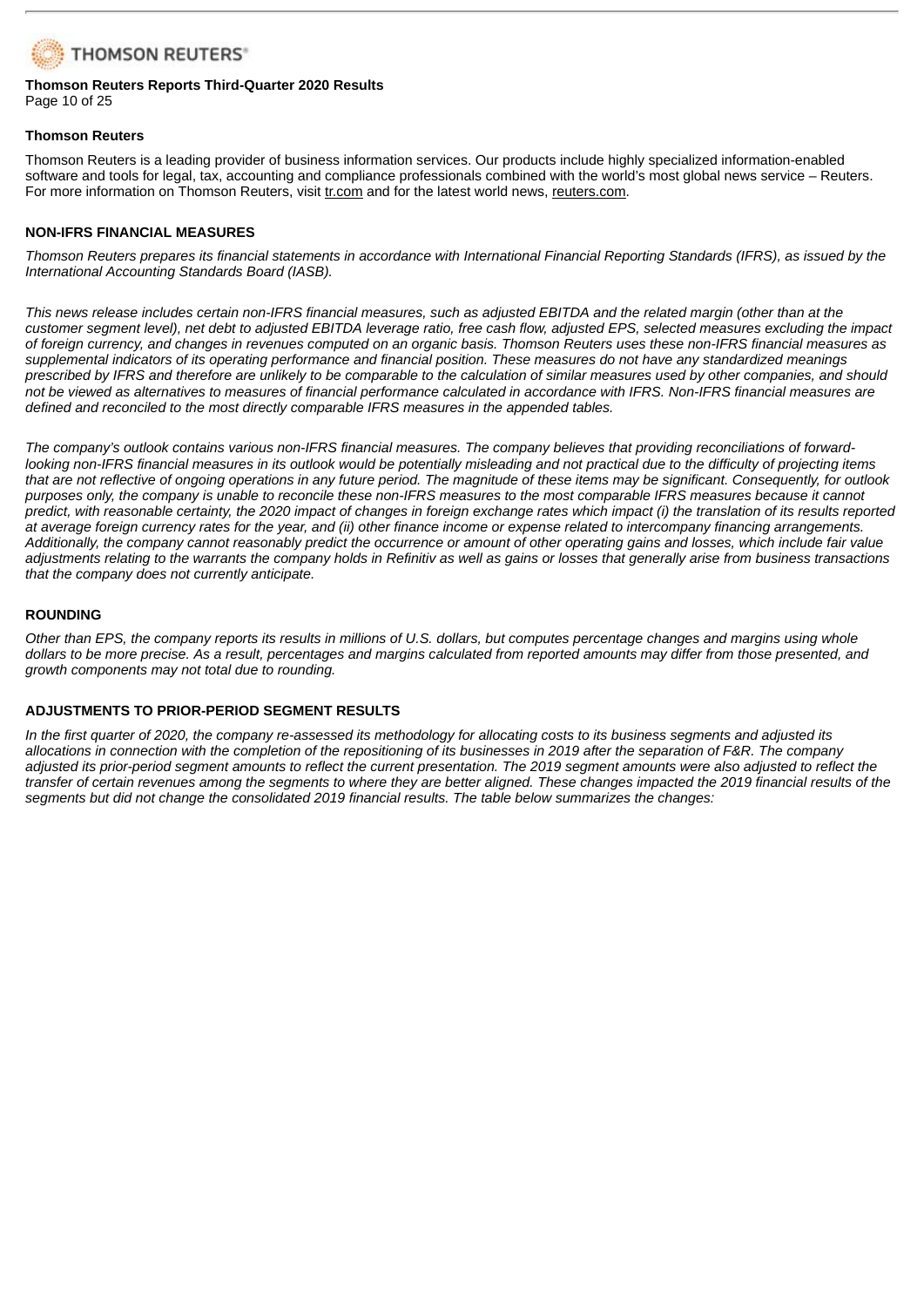

# **Thomson Reuters Reports Third-Quarter 2020 Results**

Page 11 of 25

|                                |                    | <b>Three Months Ended</b><br>September 30, 2019 |                   |                    | <b>Nine Months Ended</b><br>September 30, 2019 |    |                   |
|--------------------------------|--------------------|-------------------------------------------------|-------------------|--------------------|------------------------------------------------|----|-------------------|
| (millions of U.S. dollars)     | <b>As Reported</b> | Adjustments                                     | <b>As Revised</b> | <b>As Reported</b> | Adjustments                                    |    | <b>As Revised</b> |
| <b>Revenues</b>                |                    |                                                 |                   |                    |                                                |    |                   |
| Legal Professionals            | \$<br>605          | \$<br>2                                         | \$<br>607         | \$<br>1.802        | \$<br>10                                       | S. | 1,812             |
| Corporates                     | 320                | (1)                                             | 319               | 990                | (10)                                           |    | 980               |
| Tax & Accounting Professionals | 166                | (1)                                             | 165               | 570                | (1)                                            |    | 569               |
| Eliminations/Rounding          | (1)                |                                                 | (1)               | (2)                |                                                |    | (1)               |
| <b>Total revenues</b>          | 1,413              |                                                 | \$<br>1,413       | \$<br>4,323        |                                                |    | 4,323             |
| <b>Adjusted EBITDA</b>         |                    |                                                 |                   |                    |                                                |    |                   |
| Legal Professionals            | \$<br>227          | \$<br>(5)                                       | \$<br>222         | \$<br>686          | \$<br>(6)                                      | \$ | 680               |
| Corporates                     | 110                | (5)                                             | 105               | 330                | (16)                                           |    | 314               |
| Tax & Accounting Professionals | 35                 | (2)                                             | 33                | 188                | (4)                                            |    | 184               |
| <b>Reuters News</b>            | 5                  | 11                                              | 16                | 31                 | 27                                             |    | 58                |
| <b>Global Print</b>            | 71                 |                                                 | 71                | 218                | (1)                                            |    | 217               |
| Corporate costs/Rounding       | (103)              |                                                 | (102)             | (356)              |                                                |    | (356)             |
| <b>Total adjusted EBITDA</b>   | 345                |                                                 | 345               | 1,097              |                                                |    | 1,097             |

## **SPECIAL NOTE REGARDING FORWARD-LOOKING STATEMENTS, MATERIAL RISKS AND MATERIAL ASSUMPTIONS**

Certain statements in this news release, including, but not limited to, statements in the "Business Outlook for 2020" section, statements regarding the potential or expected impact of the COVID-19 pandemic on Thomson Reuters, its customers and the general economy, Mr. Hasker's comments, the company's expectations regarding Reuters News, Global Print, share repurchases and its liquidity and capital resources, the number of LSEG shares that Thomson Reuters is projected to indirectly own upon closing of the proposed sale of Refinitiv, the company's current expectations regarding the timing for closing of the proposed LSEG/Refinitiv transaction, and Refinitiv's belief regarding achieving its full annual cost savings run-rate target by the end of 2020, are forward-looking. The words "will", "expect", "believe", "target", "estimate", "could", "should", "intend", "predict", "project" and similar expressions identify forward-looking statements. While the company believes that it has a reasonable basis for making forward-looking statements in this news release, they are not a quarantee of future performance or outcomes and there is no assurance that the proposed LSEG/Refinitiv transaction will be completed or that any of the other events described in any forward-looking statement will materialize. Forward-looking statements, including those related to the COVID-19 pandemic, are subject to a number of risks, uncertainties and assumptions that could cause actual results or events to differ materially from current expectations. Many of these risks, uncertainties and assumptions are bevond the company's control and the effects of them can be difficult to predict. In particular, the full extent of the impact of the COVID-19 pandemic on the company's business, operations and financial *results will depend on numerous evolving factors that it may not be able to accurately predict.*

Some of the material risk factors that could cause actual results or events to differ materially from those expressed in or implied by forwardlooking statements in this news release include, but are not limited to, the ongoing impact of the COVID-19 pandemic on the company's business and risks that the pandemic could have a longer duration or a more significant impact on Thomson Reuters than the company currently expects; changes in the general economy (including the impact of the pandemic on the U.S. and global economies); actions of competitors; fraudulent or unpermitted data access or other cyber-security or privacy breaches; failures or disruptions of data centers, network systems, telecommunications, or the Internet; failure to develop new products, services, applications and functionalities to meet customers' needs, attract new customers and retain existing ones, or expand into new geographic markets and identify areas of higher growth; changes to law and regulations; failure to adapt to organizational changes and effectively implement strategic initiatives; failure to attract, motivate and retain high quality management and key employees; failure to derive fully the anticipated benefits from existing or future acquisitions, joint ventures, investments or dispositions; failure to meet the challenges involved in operating globally; failure to maintain a high renewal rate for recurring, subscription-based services; dependency on third parties for data, information and other services; inadequate protection of intellectual property rights; tax matters, including changes to tax laws, regulations and treaties; fluctuations in foreign currency exchange and interest rates; failure to protect the brands and reputation of Thomson Reuters; threat of legal actions and claims; downarading of credit ratings and adverse conditions in the credit markets: failure to efficiently complete the separation of Refinitiv from Thomson Reuters; failure to complete the proposed LSEG/Refinitiv transaction; the effect of factors outside of the control of Thomson Reuters on funding obligations in respect of pension and post-retirement benefit arrangements; risk of antitrust/competition-related claims or investigations; actions or potential actions that could be taken by the company's principal shareholder, The Woodbridge Company Limited; impairment of goodwill and other identifiable intangible assets; and the ability of Thomson Reuters Founders Share Company to affect the company's governance and management. Many of the foregoing risks are, and could be, exacerbated by the COVID-19 pandemic and any worsening of the global business and economic environment as a result. These and other risk factors are discussed in materials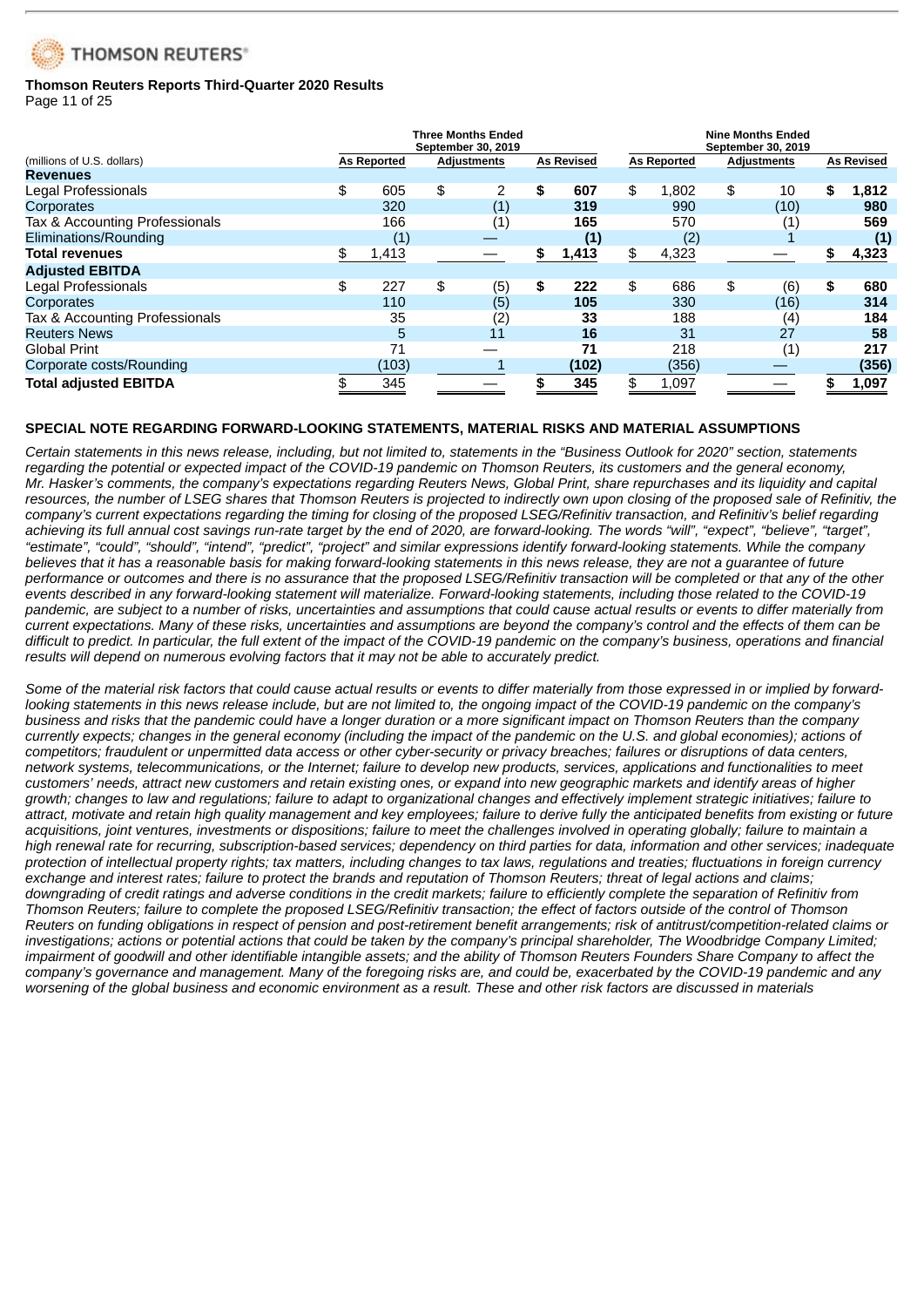

### **Thomson Reuters Reports Third-Quarter 2020 Results** Page 12 of 25

that Thomson Reuters from time to time files with, or furnishes to, the Canadian securities regulatory authorities and the U.S. Securities and Exchange Commission. Thomson Reuters annual and quarterly reports are also available in the "Investor Relations" section of www.thomsonreuters.com*.*

The company's 2020 business outlook is based on information currently available to the company and is based on various external and internal assumptions made by the company in light of its experience and perception of historical trends, current conditions and expected future developments (including those related to the COVID-19 pandemic), as well as other factors that the company believes are appropriate under the circumstances. Material assumptions and material risks may cause actual performance to differ from the company's expectations underlying its 2020 business outlook, which reflects the global economic crisis caused by the COVID-19 pandemic. Material assumptions related to the company's revenue outlook are that economic conditions will gradually recover, despite periods of volatility due to disruption caused by COVID-19 and the measures intended to mitigate its impact; the financial and operational health of the company's customer base in both the U.S. and global economies will gradually improve with the easing of lockdowns and other restrictions; the company will incur limited cancellations of subscription contracts during the economic crisis, as its products and services will remain critical for legal and tax professionals; during the extended work from home period, Thomson Reuters customers will continue to access the company's products remotely and will value high quality information and tools that drive productivity and efficiency; the company will maintain its ability to acquire some new customers during the economic crisis, as it enhances its digital platforms and propositions or through other sales initiatives; Reuters News will experience a significant reduction in demand in its Reuters Events business due to the cancellation of in-person events, as well as lower demand in its consumer and news agency business; Thomson Reuters workforce will continue to be effective in a remote working environment for an extended period, with the ability to implement new products and services and support existing products for the company's customers; the company's Global Print facility will continue to remain open and its Reuters News journalists will continue to be able to report on global events; Print revenues will decline at a greater rate than expected prior to COVID-19; a limited number of Thomson Reuters customers will be unable to pay the company or will seek financial accommodations or alternative payment terms due to their financial condition; and customers will continue to seek software-as-a-service or other cloud-based offerings. Material assumptions related to the company's adjusted EBITDA margin outlook are its ability to achieve revenue growth targets; the company's business mix continues to shift to higher-growth product offerings; continued investment in growth markets, customer service, product development and digital capabilities; and the company will be able to sustain approximately \$100 million of cost savings that it has achieved through September 30, 2020 to mitigate the impact of lost revenues on adjusted EBITDA. Material assumptions related to the company's free cash flow outlook are its ability to achieve its revenue and adjusted EBITDA margin targets; capital expenditures are expected to be approximately between 8.0% to 8.5% of revenues in 2020; a limited number of Thomson Reuters customers will be unable to pay the company or will seek financial accommodations or alternative payment terms due to their financial condition; and deferrals of payments from customers will be limited, and the company's access to credit facilities will be sufficient to bridge any gap. Material assumptions related to the company's effective tax rate on adjusted earnings outlook are its ability to achieve its adjusted EBITDA target; the mix of taxing jurisdictions where the company recognized pre-tax profit or losses in 2019 does not significantly change; no unexpected changes in tax laws or treaties within the jurisdictions where the company operates; the sale of a significant, but non-strategic, equity investment at a significant gain by the end of 2020; depreciation and amortization of computer software between \$650 million and \$675 million; and interest expense between \$190 million *and \$215 million.*

Material risks related to the company's revenue outlook are that business disruptions associated with the COVID-19 pandemic, including government enforced quarantines and stay-at-home orders, may continue longer than the company expects or may be interrupted by future outbreaks and resurgences of the virus, delaying the anticipated recovery of the global economy; global economic uncertainty due to the COVID-19 pandemic as well as related regulatory reform and changes in the political environment may lead to limited business opportunities for the company's customers, creating significant cost pressures for them and potentially constraining the number of professionals employed, which could lead to lower demand for Thomson Reuters products and services; competitive pricing actions and product innovation could impact the company's revenues; the company's sales, commercial simplification and product initiatives may be insufficient to retain customers or generate new sales; factors that the company cannot anticipate may reduce the effectiveness of its employees working remotely, including the inability to execute on key product or customer support initiatives or to perform implementation services remotely; factors that the company cannot anticipate may require it to suspend or cease operations at its Global Print facility or may limit the ability of Reuters News journalists to report on certain global events; and a decline in Global Print revenues may be larger than the company anticipates if customers do not resume shipments because they are not able to return to their business locations or for other reasons. Material risks related to the company's adjusted EBITDA margin outlook are the same as the risks above related to the revenue outlook; the costs of required investments exceed expectations or actual returns are below expectations; and acquisition and disposal activity may dilute the company's adjusted EBITDA margin. Material risks related to the company's free cash flow outlook are the same as the risks above *related to the revenue and adjusted EBITDA margin outlook; capital*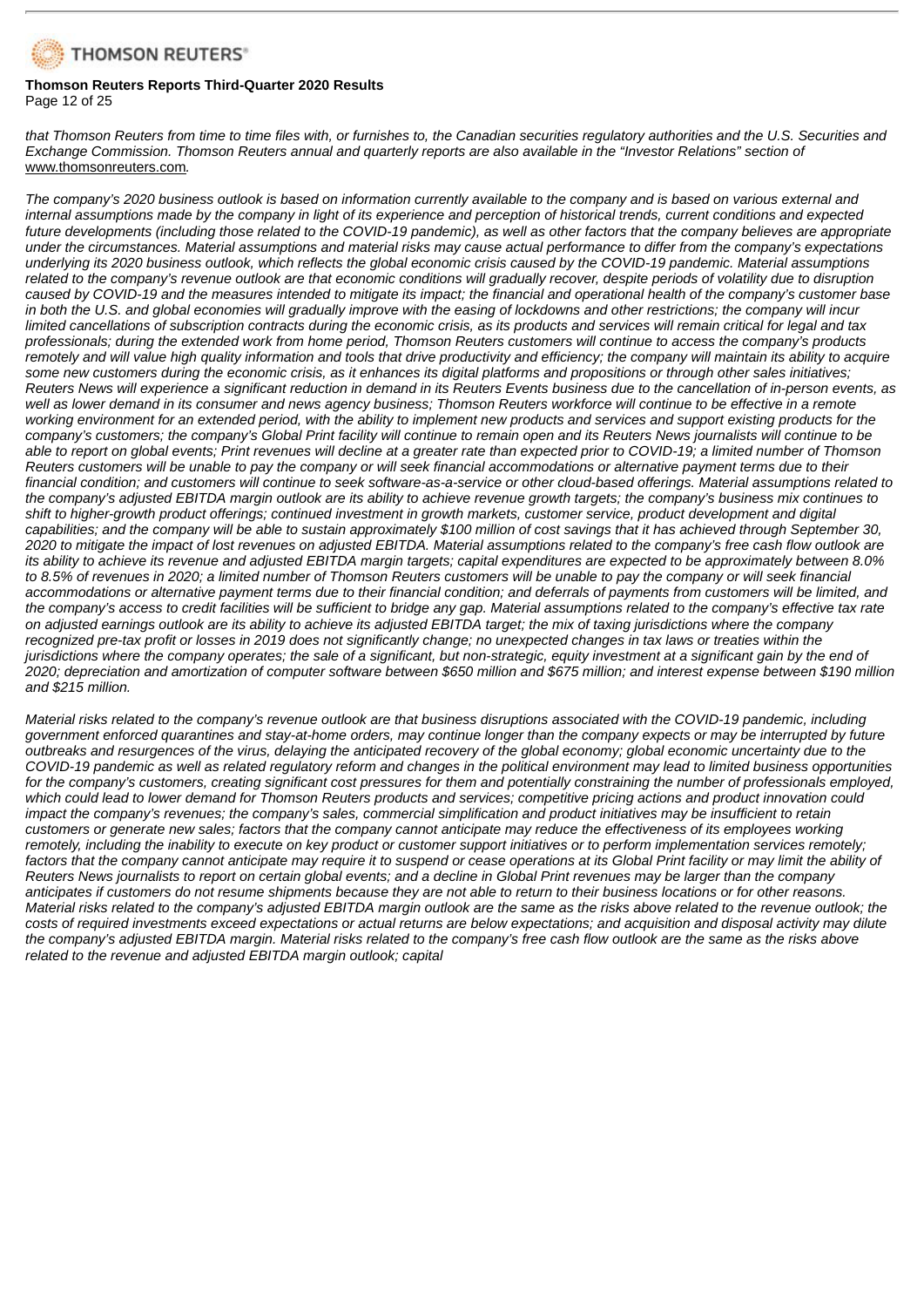

### **Thomson Reuters Reports Third-Quarter 2020 Results** Page 13 of 25

expenditures may be higher than currently expected resulting in higher cash outflows; the timing and amount of tax payments to governments may differ from the company's expectations; a significant deterioration in the macroeconomic environment could negatively impact the ability of Thomson Reuters customers to pay the company leading to reduced free cash flow and the tightening of credit markets could limit the company's ability to bridge gaps in payments leading to unexpected operational impacts on its business. Material risks related to the company's effective tax rate on adjusted earnings outlook are the same as the risks above related to adjusted EBITDA; a material change in the geographical mix of the company's pre-tax profits and losses; a material change in current tax laws or treaties to which the company is subject, and did not expect; the tax rates and calculations that apply to the company's taxable income could be impacted if the transaction described in the material assumptions for the effective tax rate on adjusted earnings outlook does not occur; and depreciation and amortization of computer software as well as interest expense may be significantly higher or lower than expected.

The company has provided an updated Outlook for the purpose of presenting information about current expectations for 2020. This information may not be appropriate for other purposes. You are cautioned not to place undue reliance on forward-looking statements which *reflect expectations only as of the date of this news release.*

Except as may be required by applicable law, Thomson Reuters disclaims any obligation to update or revise any forward-looking statements, *including those related to the COVID-19 pandemic.*

### **CONTACTS**

MEDIA Alex Thompson Chief Communications Officer +1 647 281 6806 alex.thompson@tr.com

INVESTORS Frank J. Golden Head of Investor Relations +1 332 219 1111 frank.golden@tr.com

Thomson Reuters will webcast a discussion of its third-quarter 2020 results and business outlook for 2020 today beginning at 8:30 a.m. Eastern Standard Time (EST). You can access the webcast by visiting inthomsonreuters.com. An archive of the webcast will **be available following the presentation.**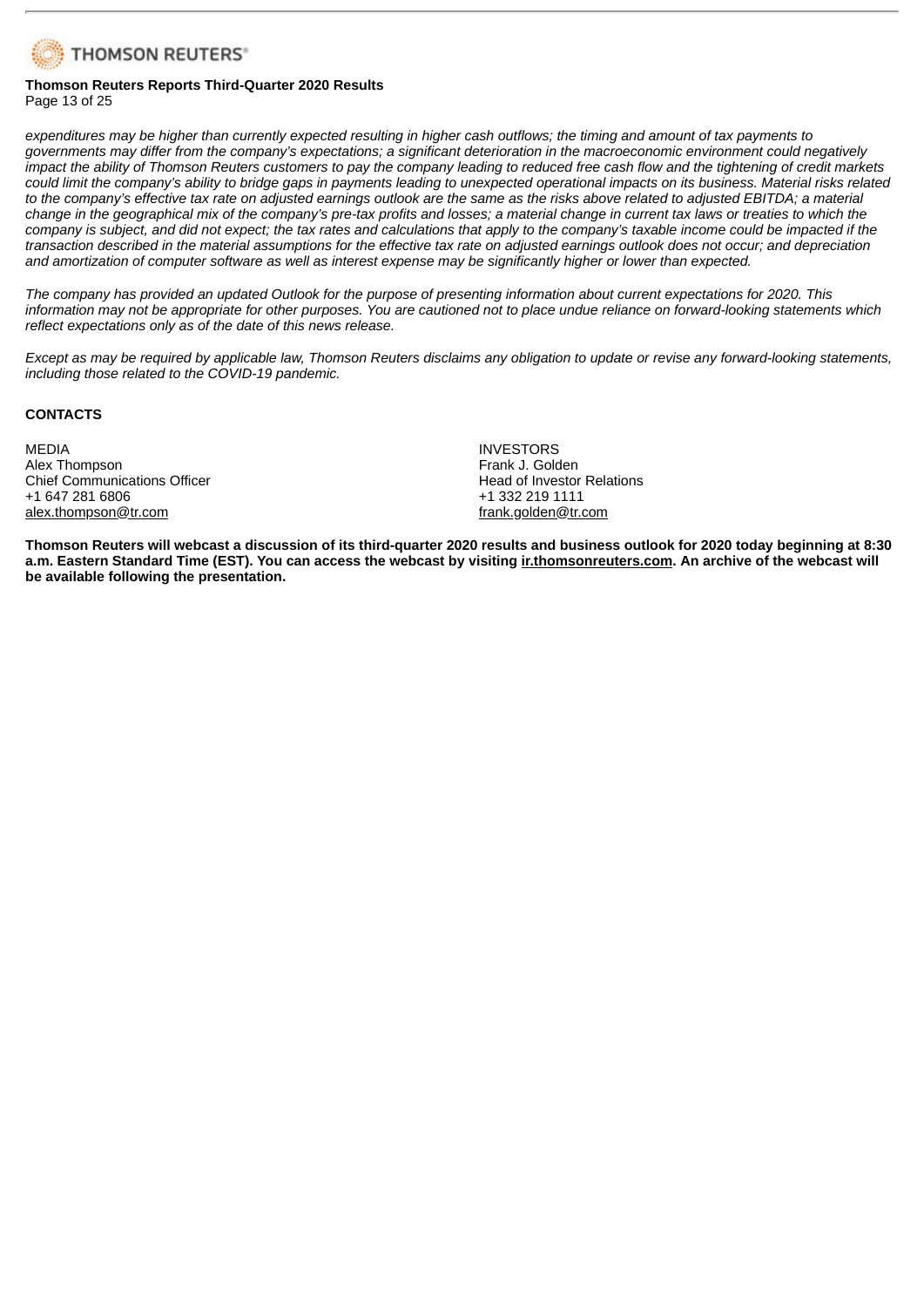

### **Thomson Reuters Reports Third-Quarter 2020 Results** Page 14 of 25

# **Thomson Reuters Corporation**

**Consolidated Income Statement**

(millions of U.S. dollars, except per share data) (unaudited)

|                                                      | <b>Three Months Ended</b><br>September 30, |             |    | <b>Nine Months Ended</b><br>September 30, |    |             |               |             |
|------------------------------------------------------|--------------------------------------------|-------------|----|-------------------------------------------|----|-------------|---------------|-------------|
|                                                      |                                            | 2020        |    | 2019                                      |    | 2020        |               | 2019        |
| <b>CONTINUING OPERATIONS</b>                         |                                            |             |    |                                           |    |             |               |             |
| Revenues                                             | \$                                         | 1,443       | \$ | 1,413                                     | \$ | 4,368       | \$            | 4,323       |
| Operating expenses                                   |                                            | (955)       |    | (1,059)                                   |    | (2,901)     |               | (3, 220)    |
| Depreciation                                         |                                            | (61)        |    | (38)                                      |    | (144)       |               | (110)       |
| Amortization of computer software                    |                                            | (133)       |    | (117)                                     |    | (362)       |               | (326)       |
| Amortization of other identifiable intangible assets |                                            | (32)        |    | (28)                                      |    | (92)        |               | (80)        |
| Other operating gains, net                           |                                            | 56          |    | 91                                        |    | 104         |               | 396         |
| Operating profit                                     |                                            | 318         |    | 262                                       |    | 973         |               | 983         |
| Finance costs, net:                                  |                                            |             |    |                                           |    |             |               |             |
| Net interest expense                                 |                                            | (49)        |    | (40)                                      |    | (146)       |               | (112)       |
| Other finance income (costs)                         |                                            | 2           |    | (3)                                       |    | 36          |               | (32)        |
| Income before tax and equity method investments      |                                            | 271         |    | 219                                       |    | 863         |               | 839         |
| Share of post-tax losses in equity method            |                                            |             |    |                                           |    |             |               |             |
| investments                                          |                                            | (178)       |    | (304)                                     |    | (385)       |               | (555)       |
| Tax benefit (expense)                                |                                            | 147         |    | 13                                        |    | 84          |               | (35)        |
| Earnings (loss) from continuing operations           |                                            | 240         |    | (72)                                      |    | 562         |               | 249         |
| Earnings (loss) from discontinued operations, net of |                                            |             |    |                                           |    |             |               |             |
| tax                                                  |                                            | 1           |    | 28                                        |    | (2)         |               | (9)         |
| Net earnings (loss)                                  | \$                                         | 241         | \$ | (44)                                      | \$ | 560         | \$            | 240         |
| Earnings (loss) attributable to common shareholders  | \$                                         | 241         | \$ | (44)                                      | \$ | 560         |               | 240         |
| Earnings (loss) per share:                           |                                            |             |    |                                           |    |             |               |             |
| Basic earnings (loss) per share:                     |                                            |             |    |                                           |    |             |               |             |
| From continuing operations                           | \$                                         | 0.48        | \$ | (0.14)                                    | \$ | 1.13        | \$            | 0.49        |
| From discontinued operations                         |                                            |             |    | 0.05                                      |    | (0.01)      |               | (0.02)      |
| Basic earnings (loss) per share                      | \$                                         | 0.48        | \$ | (0.09)                                    | \$ | 1.12        | \$            | 0.47        |
| Diluted earnings (loss) per share:                   |                                            |             |    |                                           |    |             |               |             |
| From continuing operations                           | \$                                         | 0.48        | \$ | (0.14)                                    | \$ | 1.12        | $\frac{1}{2}$ | 0.49        |
| From discontinued operations                         |                                            |             |    | 0.05                                      |    |             |               | (0.02)      |
| Diluted earnings (loss) per share                    | \$                                         | 0.48        | \$ | (0.09)                                    | \$ | 1.12        | \$            | 0.47        |
| Basic weighted-average common shares                 |                                            | 497,090,942 |    | 501,240,480                               |    | 496,544,202 |               | 501,415,930 |
| Diluted weighted-average common shares               |                                            | 498,433,719 |    | 501,240,480                               |    | 497,828,059 |               | 503,161,382 |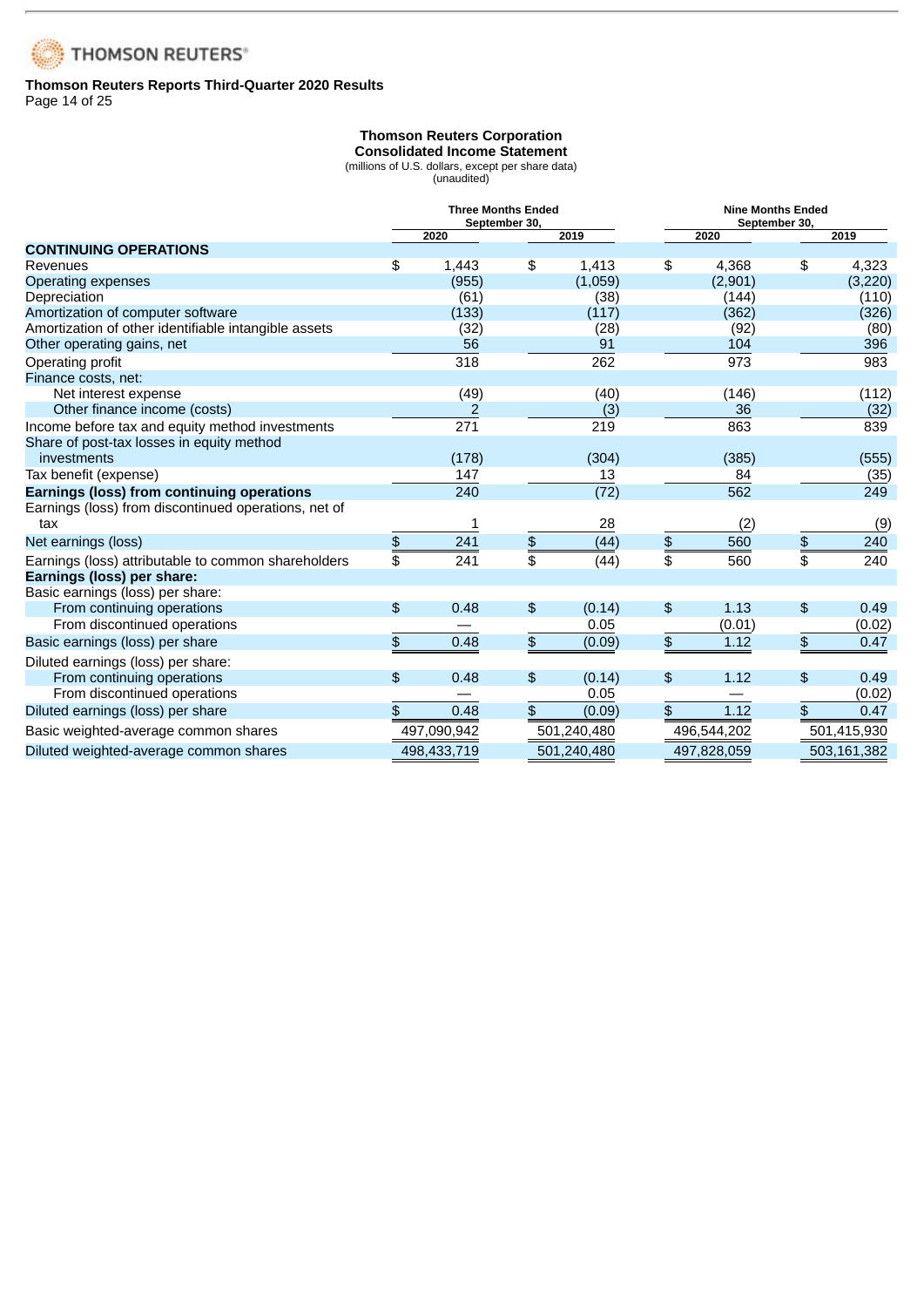

### **Thomson Reuters Reports Third-Quarter 2020 Results** Page 15 of 25

### **Thomson Reuters Corporation Consolidated Statement of Financial Position** (millions of U.S. dollars)

(unaudited)

|                                              | September 30,<br>2020 |        | December 31,<br>2019 |
|----------------------------------------------|-----------------------|--------|----------------------|
| <b>Assets</b>                                |                       |        |                      |
| Cash and cash equivalents                    | \$                    | 1,152  | \$<br>825            |
| Trade and other receivables                  |                       | 1,045  | 1,167                |
| Other financial assets                       |                       | 550    | 533                  |
| Prepaid expenses and other current assets    |                       | 412    | 546                  |
| <b>Current assets</b>                        |                       | 3,159  | 3,071                |
| Property and equipment, net                  |                       | 551    | 615                  |
| Computer software, net                       |                       | 868    | 900                  |
| Other identifiable intangible assets, net    |                       | 3,436  | 3,518                |
| Goodwill                                     |                       | 5,901  | 5,853                |
| Equity method investments                    |                       | 1,206  | 1,551                |
| Other non-current assets                     |                       | 708    | 611                  |
| Deferred tax                                 |                       | 1,209  | 1,176                |
| <b>Total assets</b>                          | \$                    | 17,038 | \$<br>17,295         |
| <b>Liabilities and equity</b>                |                       |        |                      |
| <b>Liabilities</b>                           |                       |        |                      |
| <b>Current indebtedness</b>                  |                       |        | \$<br>579            |
| Payables, accruals and provisions            | \$                    | 1.141  | 1,373                |
| Deferred revenue                             |                       | 810    | 833                  |
| Other financial liabilities                  |                       | 146    | 434                  |
| <b>Current liabilities</b>                   |                       | 2,097  | 3,219                |
| Long-term indebtedness                       |                       | 3,720  | 2,676                |
| Provisions and other non-current liabilities |                       | 1,232  | 1,264                |
| Deferred tax                                 |                       | 429    | 576                  |
| <b>Total liabilities</b>                     |                       | 7,478  | 7,735                |
| <b>Equity</b>                                |                       |        |                      |
| Capital                                      |                       | 5,454  | 5,377                |
| Retained earnings                            |                       | 4,987  | 4,965                |
| Accumulated other comprehensive loss         |                       | (881)  | (782)                |
| <b>Total equity</b>                          |                       | 9,560  | 9,560                |
| <b>Total liabilities and equity</b>          | \$                    | 17,038 | \$<br>17,295         |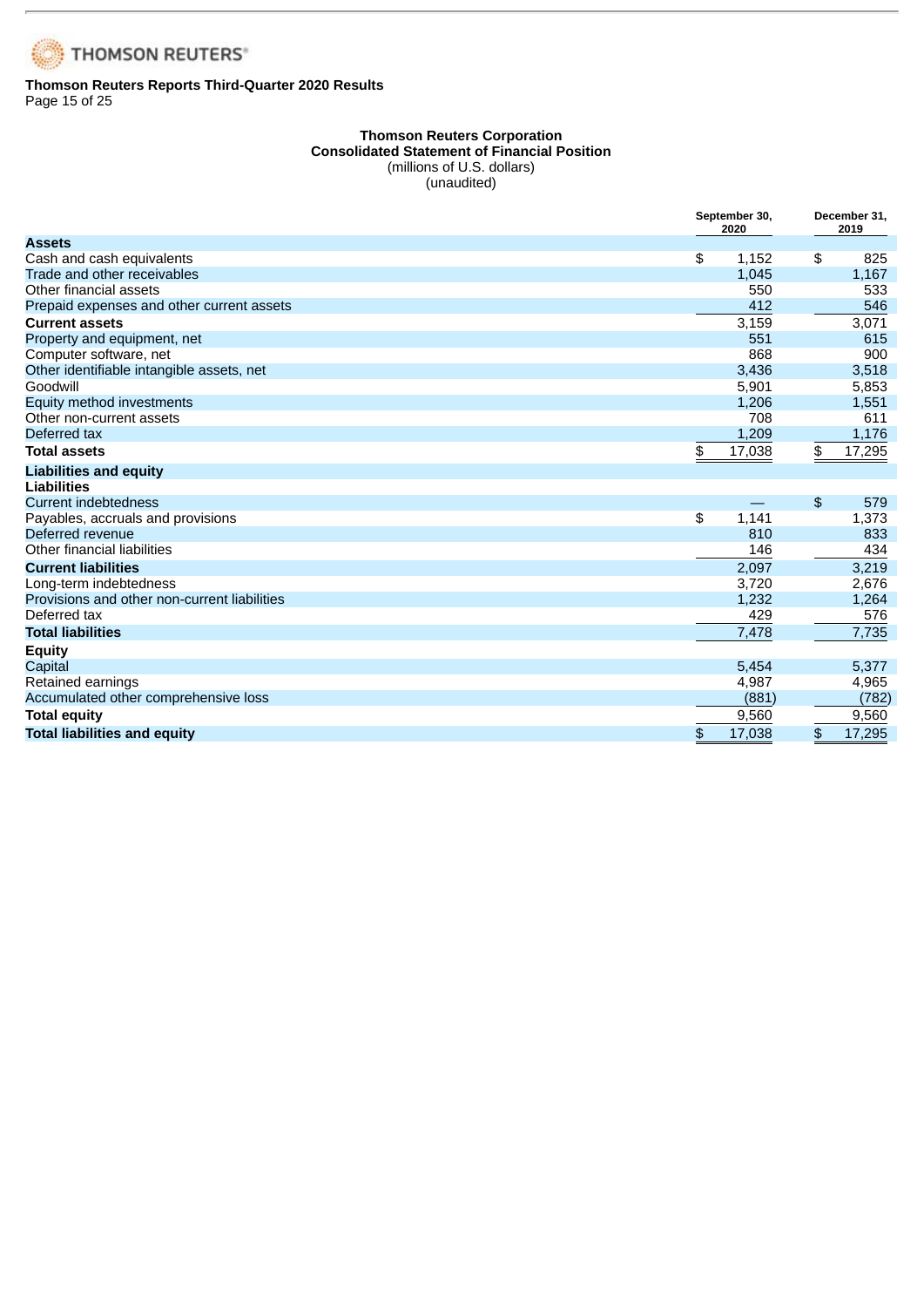

### **Thomson Reuters Reports Third-Quarter 2020 Results** Page 16 of 25

#### **Thomson Reuters Corporation Consolidated Statement of Cash Flow** (millions of U.S. dollars)

(unaudited)

|                                                               |           | <b>Three Months Ended</b><br>September 30, | September 30,        | <b>Nine Months Ended</b> |
|---------------------------------------------------------------|-----------|--------------------------------------------|----------------------|--------------------------|
| Cash provided by (used in):                                   | 2020      | 2019                                       | 2020                 | 2019                     |
| <b>Operating activities</b>                                   |           |                                            |                      |                          |
| Earnings (loss) from continuing operations                    | 240<br>\$ | \$<br>(72)                                 | 562<br>$\frac{1}{2}$ | \$<br>249                |
| Adjustments for:                                              |           |                                            |                      |                          |
| Depreciation                                                  | 61        | 38                                         | 144                  | 110                      |
| Amortization of computer software                             | 133       | 117                                        | 362                  | 326                      |
| Amortization of other identifiable intangible assets          | 32        | 28                                         | 92                   | 80                       |
| Net losses (gains) on disposals of businesses and investments |           | 1                                          | 1                    | (20)                     |
| Deferred tax                                                  | (153)     | (65)                                       | (190)                | (145)                    |
| Other                                                         | 168       | 243                                        | 368                  | 320                      |
| <b>Pension contribution</b>                                   |           | $\qquad \qquad \overline{\qquad \qquad }$  |                      | (167)                    |
| Changes in working capital and other items                    | 103       | 10                                         | (147)                | (248)                    |
| Operating cash flows from continuing operations               | 584       | 300                                        | 1,192                | 505                      |
| Operating cash flows from discontinued operations             | (3)       | (36)                                       | (13)                 | (158)                    |
| Net cash provided by operating activities                     | 581       | 264                                        | 1,179                | 347                      |
| <b>Investing activities</b>                                   |           |                                            |                      |                          |
| Acquisitions, net of cash acquired                            | (43)      | (816)                                      | (165)                | (821)                    |
| Proceeds from disposals of businesses and investments, net of |           |                                            |                      |                          |
| taxes paid                                                    |           | 5                                          | 1                    | 62                       |
| Capital expenditures                                          | (117)     | (125)                                      | (404)                | (365)                    |
| Proceeds (payments) from disposals of property and equipment  | 98        | (2)                                        | 162                  |                          |
| Other investing activities                                    |           | 1                                          | $\overline{c}$       | 5                        |
| Investing cash flows from continuing operations               | (62)      | (937)                                      | (404)                | (1, 119)                 |
| Investing cash flows from discontinued operations             |           |                                            |                      | 29                       |
| Net cash used in investing activities                         | (62)      | (937)                                      | (404)                | (1,090)                  |
| <b>Financing activities</b>                                   |           |                                            |                      |                          |
| Proceeds from debt                                            |           |                                            | 2,019                |                          |
| Repayments of debt                                            |           | $\overline{\phantom{0}}$                   | (1,645)              | —                        |
| Net repayments under short-term loan facilities               | (120)     |                                            | (2)                  |                          |
| Payments of lease principal                                   | (20)      | (12)                                       | (56)                 | (35)                     |
| Repurchases of common shares                                  |           | (98)                                       | (200)                | (288)                    |
| Dividends paid on preference shares                           | (1)       |                                            | (2)                  | (2)                      |
| Dividends paid on common shares                               | (183)     | (175)                                      | (547)                | (524)                    |
| Other financing activities                                    | 6         | $\mathbf{1}$                               | (10)                 | 38                       |
| Net cash used in financing activities                         | (318)     | (284)                                      | (443)                | (811)                    |
| Increase (decrease) in cash and bank overdrafts               | 201       | (957)                                      | 332                  | (1, 554)                 |
| <b>Translation adjustments</b>                                | 5         | (4)                                        | (5)                  | (2)                      |
| Cash and bank overdrafts at beginning of period               | 946       | 2,108                                      | 825                  | 2,703                    |
| Cash and bank overdrafts at end of period                     | \$1,152   | \$1,147                                    | \$1,152              | \$1,147                  |
| Cash and bank overdrafts at end of period comprised of:       |           |                                            |                      |                          |
| Cash and cash equivalents                                     | \$1.152   | \$1.147                                    | \$1.152              | \$1,147                  |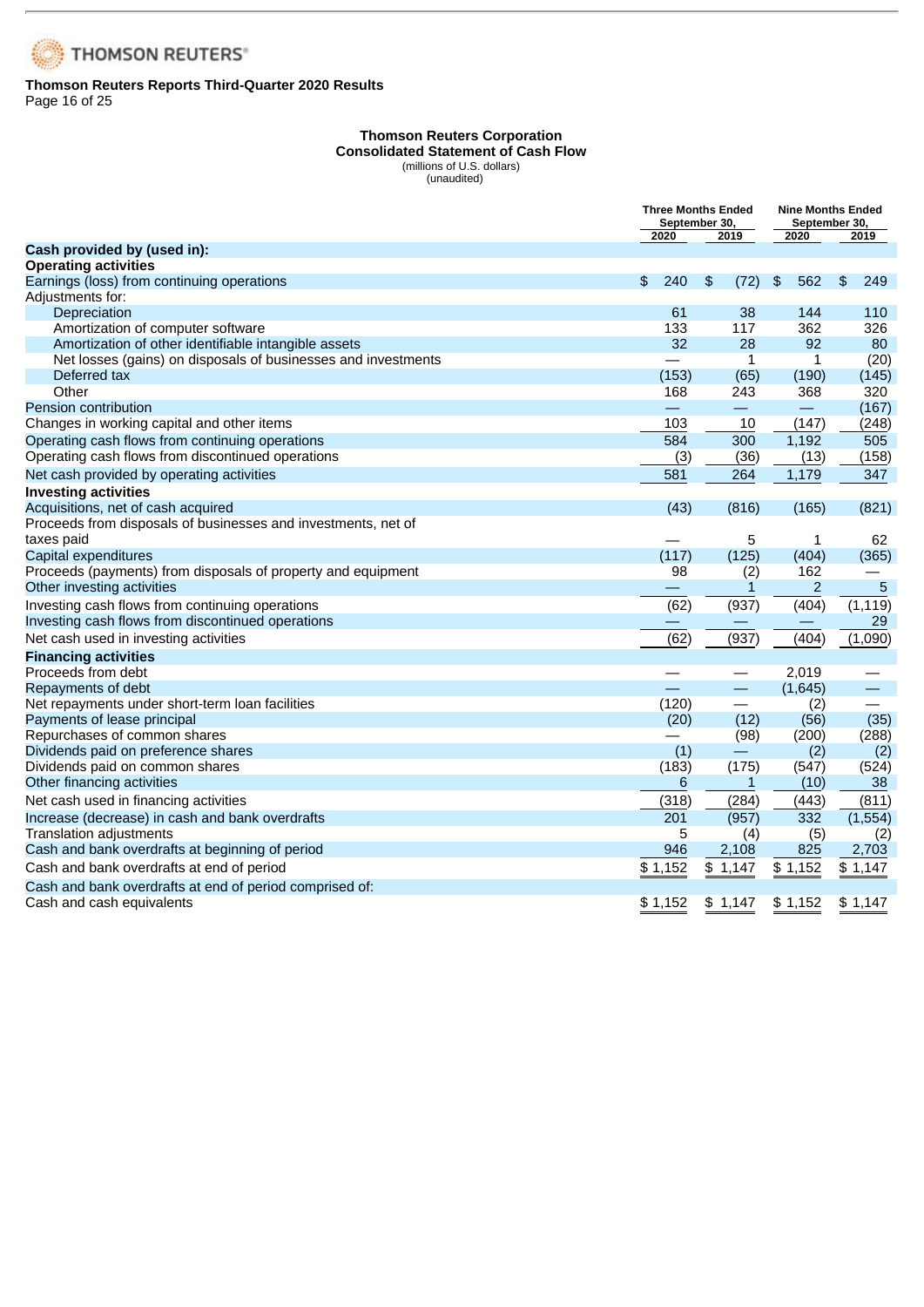

### **Thomson Reuters Reports Third-Quarter 2020 Results** Page 17 of 25

# **Thomson Reuters Corporation**

### **Reconciliation of Earnings (Loss) from Continuing Operations to Adjusted EBITDA(1)**

(millions of U.S. dollars, except for margins)

|                                                       | <b>Three Months Ended</b><br>September 30, |                        | <b>Nine Months Ended</b><br>September 30, |         |
|-------------------------------------------------------|--------------------------------------------|------------------------|-------------------------------------------|---------|
|                                                       | 2020                                       | 2019                   | 2020                                      | 2019    |
| Earnings (loss) from continuing operations            | \$240                                      | $\mathfrak{L}$<br>(72) | $$^{\circ}$<br>562                        | \$249   |
| Adjustments to remove:                                |                                            |                        |                                           |         |
| Tax (benefit) expense                                 | (147)                                      | (13)                   | (84)                                      | 35      |
| Other finance (income) costs                          | (2)                                        |                        | (36)                                      | 32      |
| Net interest expense                                  | 49                                         | 40                     | 146                                       | 112     |
| Amortization of other identifiable intangible assets  | 32                                         | 28                     | 92                                        | 80      |
| Amortization of computer software                     | 133                                        | 117                    | 362                                       | 326     |
| Depreciation                                          | 61                                         | 38                     | 144                                       | 110     |
| <b>EBITDA</b>                                         | \$366                                      | \$141                  | \$1.186                                   | \$944   |
| Adjustments to remove:                                |                                            |                        |                                           |         |
| Share of post-tax losses in equity method investments | 178                                        | 304                    | 385                                       | 555     |
| Other operating gains, net                            | (56)                                       | (91)                   | (104)                                     | (396)   |
| Fair value adjustments                                |                                            | (9)                    | (17)                                      | (6)     |
| <b>Adjusted EBITDA</b>                                | 491<br>\$                                  | 345<br>\$              | \$1,450                                   | \$1,097 |
| <b>Adjusted EBITDA margin(1)</b>                      | 34.0%                                      | 24.4%                  | 33.2%                                     | 25.4%   |

### **Thomson Reuters Corporation**

### **Reconciliation of Net Earnings (Loss) to Adjusted Earnings(2)**

**Reconciliation of Total Change in Adjusted EPS to Change in Constant Currency(4)**

(millions of U.S. dollars, except for share and per share data)

(unaudited)

|                                                          | <b>Three Months Ended</b><br>September 30, |                        |        |           | <b>Nine Months Ended</b><br>September 30, |        |  |  |
|----------------------------------------------------------|--------------------------------------------|------------------------|--------|-----------|-------------------------------------------|--------|--|--|
|                                                          | 2020                                       | 2019                   | Change | 2020      | 2019                                      | Change |  |  |
| Net earnings (loss)                                      | 241<br>\$                                  | $\mathfrak{S}$<br>(44) |        | \$560     | \$240                                     |        |  |  |
| Adjustments to remove:                                   |                                            |                        |        |           |                                           |        |  |  |
| Fair value adjustments                                   | 3                                          | (9)                    |        | (17)      | (6)                                       |        |  |  |
| Amortization of other identifiable intangible assets     | 32                                         | 28                     |        | 92        | 80                                        |        |  |  |
| Other operating gains, net                               | (56)                                       | (91)                   |        | (104)     | (396)                                     |        |  |  |
| Other finance (income) costs                             | (2)                                        | 3                      |        | (36)      | 32                                        |        |  |  |
| Share of post-tax losses in equity method investments    | 178                                        | 304                    |        | 385       | 555                                       |        |  |  |
| Tax on above items                                       | (41)                                       | (58)                   |        | (100)     | (57)                                      |        |  |  |
| Tax items impacting comparability                        | (146)                                      | 22                     |        | (107)     |                                           |        |  |  |
| (Earnings) loss from discontinued operations, net of tax | $\left( 1\right)$                          | (28)                   |        |           | 9                                         |        |  |  |
| Interim period effective tax rate normalization(3)       | (15)                                       |                        |        | (21)      | (I)                                       |        |  |  |
| Dividends declared on preference shares                  |                                            |                        |        |           |                                           |        |  |  |
| Adjusted earnings (2)                                    | 192                                        | \$134                  |        | 652<br>\$ | \$461                                     |        |  |  |
| Adjusted EPS (2)                                         | 0.39                                       | \$0.27                 | 44%    | \$ 1.31   | \$0.92                                    | 42%    |  |  |
| Foreign currency(4)                                      |                                            |                        | $-4%$  |           |                                           | $-1%$  |  |  |
| Constant currency(4)                                     |                                            |                        | 48%    |           |                                           | 43%    |  |  |
| Diluted weighted-average common shares (millions)        | 498.4                                      | 503.3                  |        | 497.8     | 503.2                                     |        |  |  |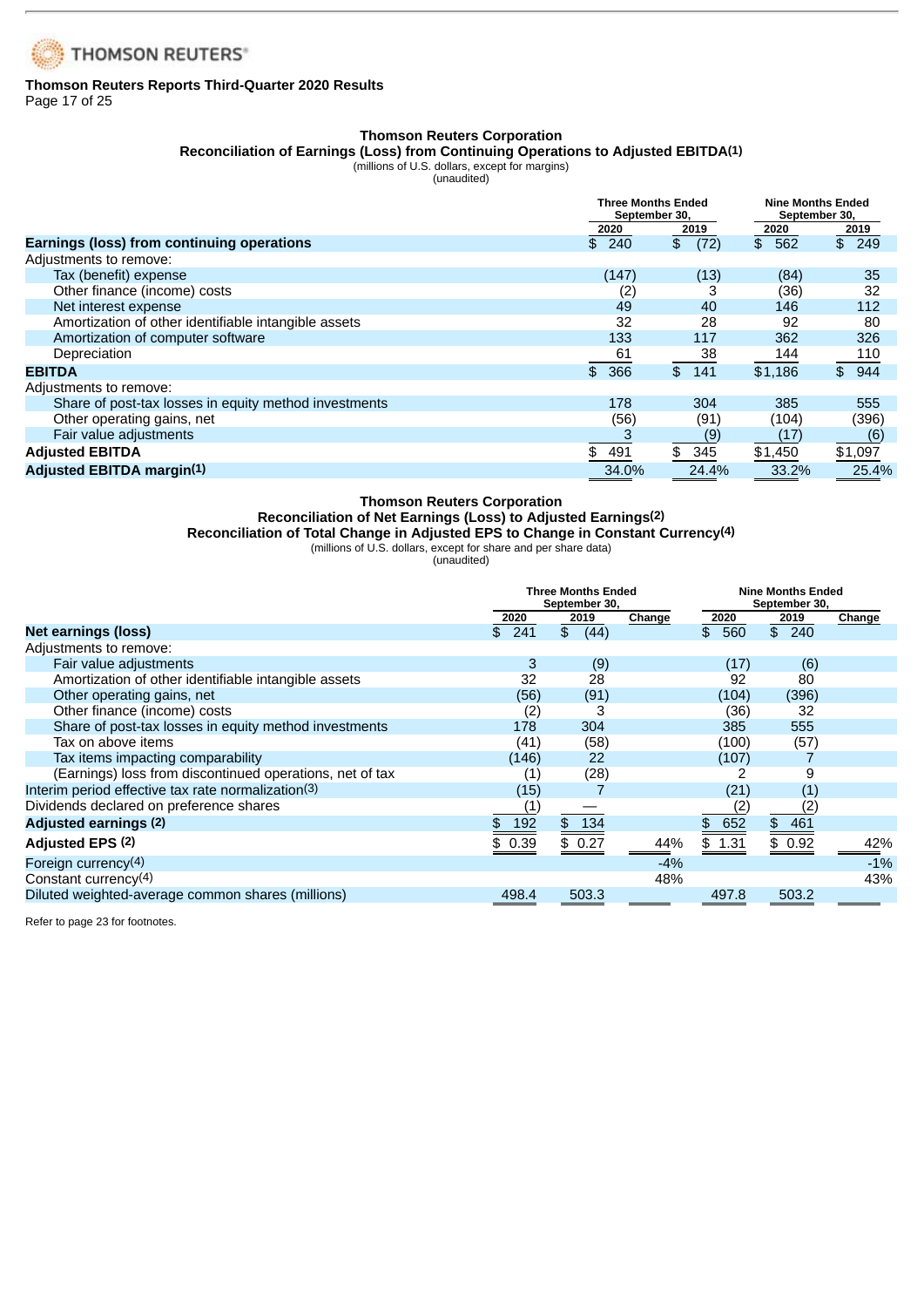

### **Thomson Reuters Reports Third-Quarter 2020 Results** Page 18 of 25

### **Thomson Reuters Corporation**

**Reconciliation of Net Cash Provided by Operating Activities to Free Cash Flow(5)**

(millions of U.S. dollars)

(unaudited)

|                                                              |            | <b>Three Months Ended</b><br>September 30. | <b>Nine Months Ended</b><br>September 30. |       |  |
|--------------------------------------------------------------|------------|--------------------------------------------|-------------------------------------------|-------|--|
|                                                              | 2020       | 2019                                       | 2020                                      | 2019  |  |
| Net cash provided by operating activities                    | 581<br>\$. | 264<br>\$.                                 | \$1.179                                   | \$347 |  |
| Capital expenditures                                         | (117)      | (125)                                      | (404)                                     | (365) |  |
| Proceeds (payments) from disposals of property and equipment | 98         | (2)                                        | 162                                       |       |  |
| Other investing activities                                   |            |                                            |                                           | 5     |  |
| Payments of lease principal                                  | (20)       | (12)                                       | (56)                                      | (35)  |  |
| Dividends paid on preference shares                          |            |                                            | (2)                                       | (2)   |  |
| <b>Free cash flow</b>                                        | 541        | 126                                        | 881                                       | (50)  |  |

### **Thomson Reuters Corporation**

### **Reconciliation of Net Debt and Leverage Ratio of Net Debt to Adjusted EBITDA(7)**

(millions of U.S. dollars) (unaudited)

**September 30, 2020** Long-term indebtedness  $\overline{\phantom{2}}$  3.720 **Total debt** 3,720 Swaps (43) Total debt after swaps 3,677 Remove fair value adjustments for hedges (6) and the control of the control of the control of the control of the control of the control of the control of the control of the control of the control of the control of the cont Total debt after currency arrangements 3,671 Remove transaction costs and discounts included in the carrying value of debt 39<br>Add: lease liabilities (current and non-current) 319 Add: lease liabilities (current and non-current) 319<br>Less: cash and cash equivalents (1,152) Less: cash and cash equivalents **Net debt** \$ 2,877 **Adjusted EBITDA\***  $\frac{1}{3}$  1,846 **Net Debt / Adjusted EBITDA\*** 1.6:1

The company's target leverage ratio of 2.5:1 is a non-IFRS measure. For purposes of this calculation, adjusted EBITDA is computed on a rolling twelve-month basis and includes adjusted EBITDA of \$491 million, \$479 million, \$480 million and \$396 million for the three months ended September 30, 2020, June 30, 2020, March 31, 2020 and December 31, 2019, respectively. Refer to the tables appended to this news release, Appendix B of the company's management's discussion and analysis contained in its March 31, 2020 and June 30, 2020 interim reports and Appendix C of the company's 2019 annual management's discussion and analysis, which is contained in the company's 2019 annual report, for additional information regarding the calculation of adjusted EBITDA in each of these periods.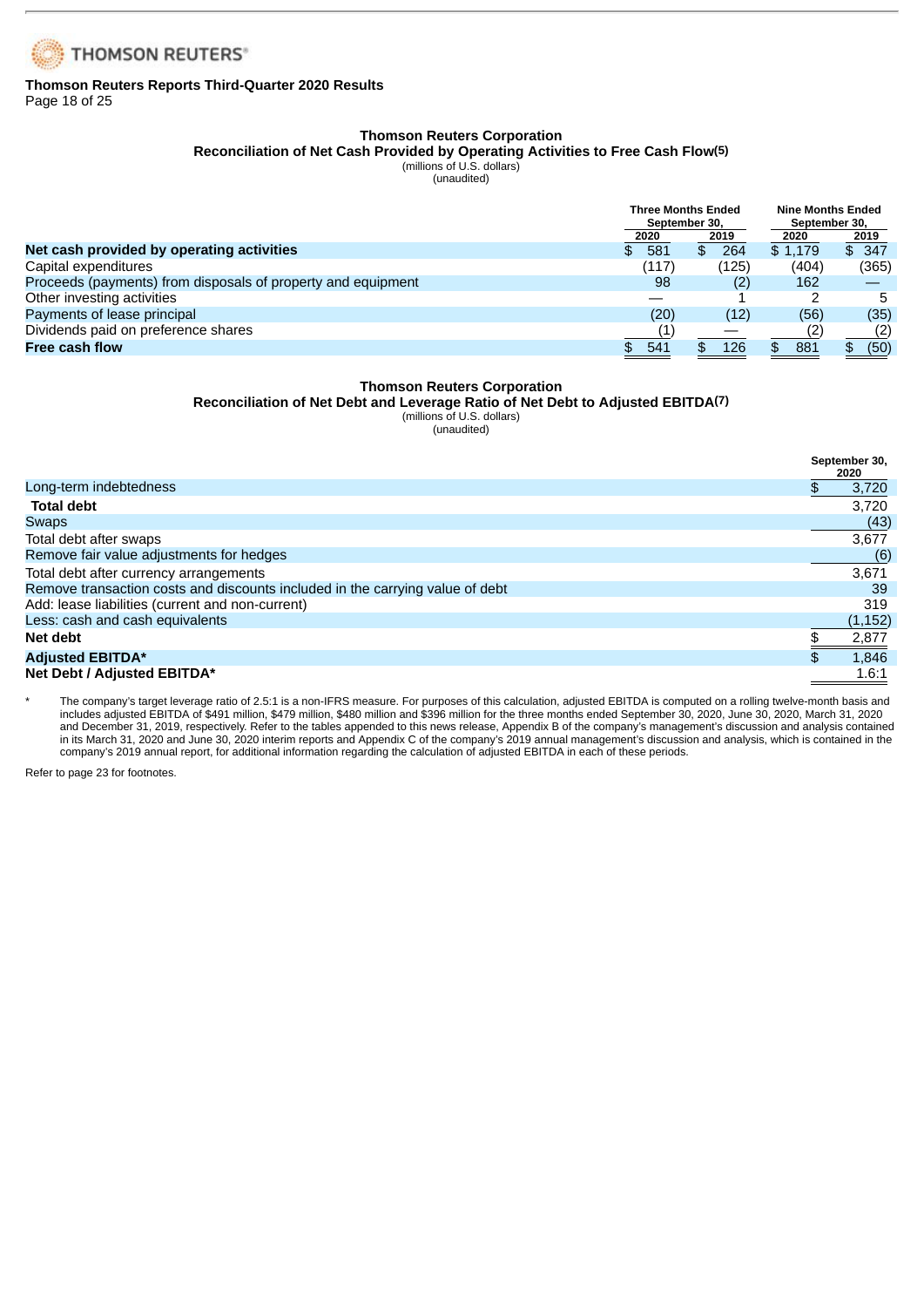

### **Thomson Reuters Reports Third-Quarter 2020 Results** Page 19 of 25

### **Thomson Reuters Corporation**

### Reconciliation of Changes in Revenues (Total, Recurring and Transactions) to Changes in Revenues on a Constant Currency **(4) and Organic Basis(6)**

(millions of U.S. dollars)

(unaudited)

|                                    | <b>Three Months Ended</b> | September 30. |         |              |                     |                                         |                                        |         |
|------------------------------------|---------------------------|---------------|---------|--------------|---------------------|-----------------------------------------|----------------------------------------|---------|
|                                    | 2020                      |               | 2019*   | <b>Total</b> | Foreign<br>Currency | <b>SUBTOTAL</b><br>Constant<br>Currency | <b>Acquisitions/</b><br>(Divestitures) | Organic |
| <b>Total Revenues</b>              |                           |               |         |              |                     |                                         |                                        |         |
| Legal Professionals                | 636<br>\$                 | \$            | 607     | 5%           | 0%                  | 4%                                      | 1%                                     | 3%      |
| Corporates                         | 333                       |               | 319     | 5%           | $-1%$               | 5%                                      | 1%                                     | 5%      |
| Tax & Accounting Professionals     | 165                       |               | 165     | 0%           | $-4%$               | 3%                                      | $-7%$                                  | 10%     |
| "Big 3" Segments Combined          | 1,134                     |               | 1,091   | 4%           | $-1%$               | 5%                                      | 0%                                     | 5%      |
| <b>Reuters News</b>                | 154                       |               | 155     | 0%           | 1%                  | $-1%$                                   | 1%                                     | $-2%$   |
| <b>Global Print</b>                | 154                       |               | 168     | $-8%$        | 0%                  | $-7%$                                   | 0%                                     | $-7%$   |
| Eliminations/Rounding              |                           |               | (1)     |              |                     |                                         |                                        |         |
| <b>Revenues</b>                    | \$1,443                   |               | \$1,413 | 2%           | 0%                  | 3%                                      | 0%                                     | 2%      |
| <b>Recurring Revenues</b>          |                           |               |         |              |                     |                                         |                                        |         |
| Legal Professionals                | \$<br>592                 | \$            | 562     | 5%           | 0%                  | 5%                                      | 1%                                     | 4%      |
| Corporates                         | 287                       |               | 273     | 5%           | $-1%$               | 6%                                      | 0%                                     | 6%      |
| Tax & Accounting Professionals     | 133                       |               | 140     | $-5%$        | $-4%$               | $-1%$                                   | $-7%$                                  | 6%      |
| "Big 3" Segments Combined          | 1,012                     |               | 975     | 4%           | $-1%$               | 4%                                      | 0%                                     | 5%      |
| <b>Reuters News</b>                | 141                       |               | 143     | $-1%$        | 1%                  | $-2%$                                   | 0%                                     | $-2%$   |
| <b>Total Recurring Revenues</b>    | \$1,153                   |               | \$1,118 | 3%           | 0%                  | 4%                                      | 0%                                     | 4%      |
| <b>Transactions Revenues</b>       |                           |               |         |              |                     |                                         |                                        |         |
| Legal Professionals                | \$<br>44                  | \$            | 45      | $-2%$        | 0%                  | $-2%$                                   | 2%                                     | $-4%$   |
| Corporates                         | 46                        |               | 46      | 1%           | $-1\%$              | 2%                                      | 3%                                     | $-1%$   |
| Tax & Accounting Professionals     | 32                        |               | 25      | 23%          | $-2\%$              | 25%                                     | $-6%$                                  | 31%     |
| "Big 3" Segments Combined          | 122                       |               | 116     | 5%           | 0%                  | 5%                                      | 1%                                     | 4%      |
| <b>Reuters News</b>                | 13                        |               | 12      | 7%           | $-10%$              | 17%                                     | 17%                                    | 0%      |
| <b>Total Transactions Revenues</b> | 135<br>\$                 | \$            | 128     | 5%           | $-1%$               | 6%                                      | 2%                                     | 4%      |

\* For comparative purposes, 2019 segment results have been adjusted to reflect the current period presentation. For additional information, see the "Adjustments to Prior-*Period Segment Results" section of this news release.*

Growth percentages are computed using whole dollars. As a result, percentages calculated from reported amounts may differ from those presented, and growth components *may not total due to rounding.*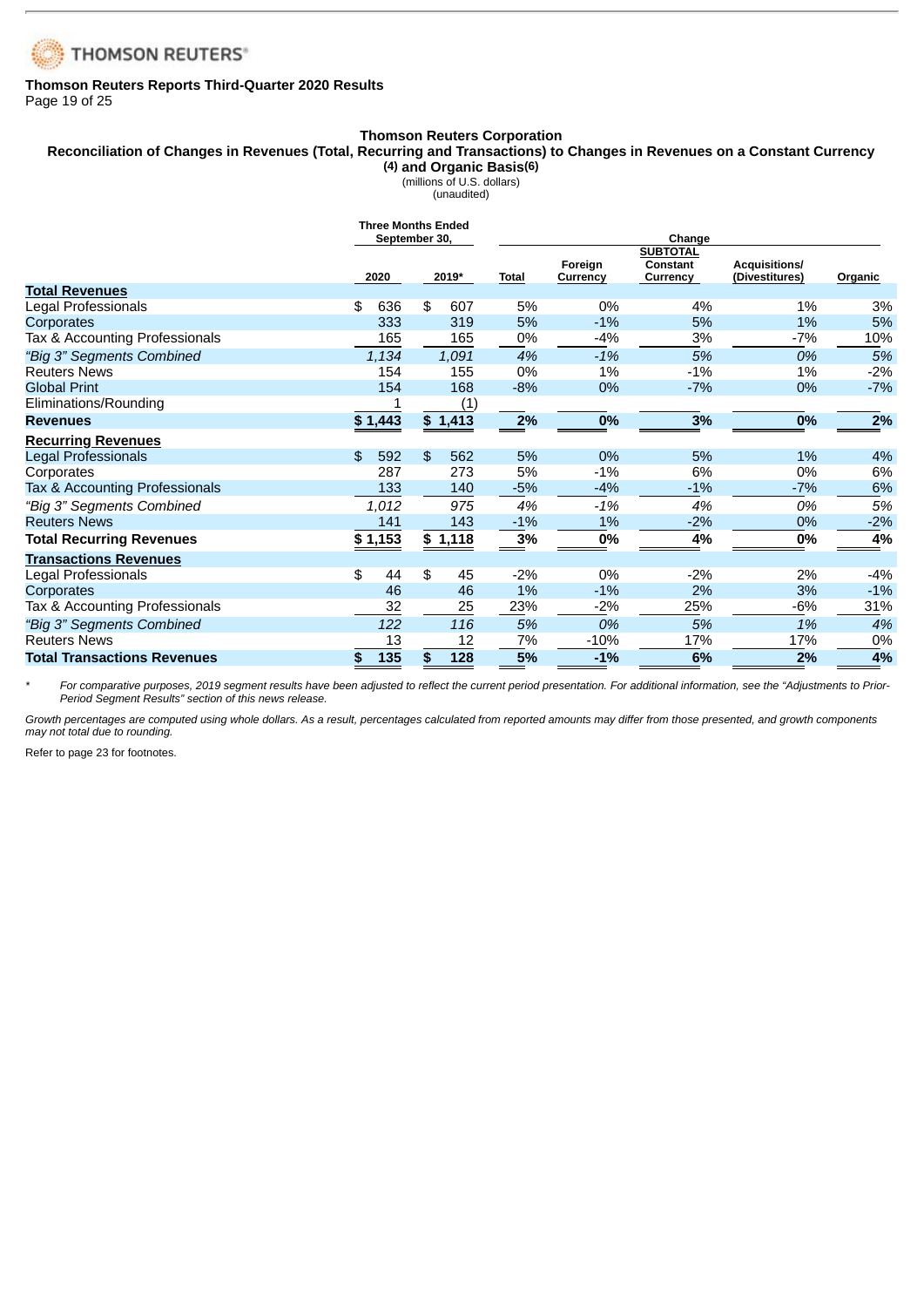

### **Thomson Reuters Reports Third-Quarter 2020 Results** Page 20 of 25

### **Thomson Reuters Corporation** Reconciliation of Changes in Revenues (Total, Recurring and Transactions) to Changes in Revenues on a Constant Currency **(4) and Organic Basis(6)**

(millions of U.S. dollars) (unaudited)

|                                    | <b>Nine Months Ended</b> | September 30, |              |                     |                                                |                                        |         |
|------------------------------------|--------------------------|---------------|--------------|---------------------|------------------------------------------------|----------------------------------------|---------|
|                                    | 2020                     | 2019*         | <b>Total</b> | Foreign<br>Currency | <b>SUBTOTAL</b><br><b>Constant</b><br>Currency | <b>Acquisitions/</b><br>(Divestitures) | Organic |
| <b>Total Revenues</b>              |                          |               |              |                     |                                                |                                        |         |
| Legal Professionals                | \$1,882                  | \$1,812       | 4%           | 0%                  | 4%                                             | $1\%$                                  | 3%      |
| Corporates                         | 1,029                    | 980           | 5%           | $-1%$               | 6%                                             | 1%                                     | 5%      |
| Tax & Accounting Professionals     | 551                      | 569           | $-3%$        | $-3%$               | 0%                                             | $-3%$                                  | 3%      |
| "Big 3" Segments Combined          | 3,462                    | 3,361         | 3%           | $-1%$               | 4%                                             | 1%                                     | 3%      |
| <b>Reuters News</b>                | 464                      | 466           | 0%           | 0%                  | 0%                                             | 6%                                     | $-6%$   |
| <b>Global Print</b>                | 443                      | 497           | $-11%$       | $-1%$               | $-10%$                                         | 0%                                     | $-10%$  |
| Eliminations/Rounding              | (1)                      | (1)           |              |                     |                                                |                                        |         |
| <b>Revenues</b>                    | \$4,368                  | \$4,323       | $1\%$        | $-1%$               | 2%                                             | 1%                                     | 1%      |
| <b>Recurring Revenues</b>          |                          |               |              |                     |                                                |                                        |         |
| Legal Professionals                | \$1,759                  | \$1.675       | 5%           | 0%                  | 5%                                             | 1%                                     | 4%      |
| Corporates                         | 850                      | 803           | 6%           | $-1%$               | 7%                                             | $1\%$                                  | 6%      |
| Tax & Accounting Professionals     | 427                      | 460           | $-7%$        | $-4%$               | $-4%$                                          | $-6%$                                  | 3%      |
| "Big 3" Segments Combined          | 3,036                    | 2,938         | 3%           | $-1%$               | 4%                                             | 0%                                     | 4%      |
| <b>Reuters News</b>                | 424                      | 430           | $-1%$        | 0%                  | $-1%$                                          | 0%                                     | $-1%$   |
| <b>Total Recurring Revenues</b>    | \$3,460                  | \$3,368       | 3%           | $-1%$               | 4%                                             | 0%                                     | 4%      |
| <b>Transactions Revenues</b>       |                          |               |              |                     |                                                |                                        |         |
| Legal Professionals                | 123<br>\$                | \$<br>137     | $-11%$       | 0%                  | $-10%$                                         | 0%                                     | $-10%$  |
| Corporates                         | 179                      | 177           | 1%           | $-1%$               | 2%                                             | 4%                                     | $-2%$   |
| Tax & Accounting Professionals     | 124                      | 109           | 14%          | $-2%$               | 15%                                            | 12%                                    | 3%      |
| "Big 3" Segments Combined          | 426                      | 423           | 0%           | $-1%$               | 1%                                             | 4%                                     | $-3%$   |
| <b>Reuters News</b>                | 40                       | 36            | 12%          | $-4%$               | 15%                                            | 52%                                    | -36%    |
| <b>Total Transactions Revenues</b> | 466<br>\$                | 459<br>\$     | 1%           | $-1%$               | 2%                                             | 9%                                     | $-7%$   |

\* For comparative purposes, 2019 segment results have been adjusted to reflect the current period presentation. For additional information, see the "Adjustments to Prior-*Period Segment Results" section of this news release.*

Growth percentages are computed using whole dollars. As a result, percentages calculated from reported amounts may differ from those presented, and growth components *may not total due to rounding.*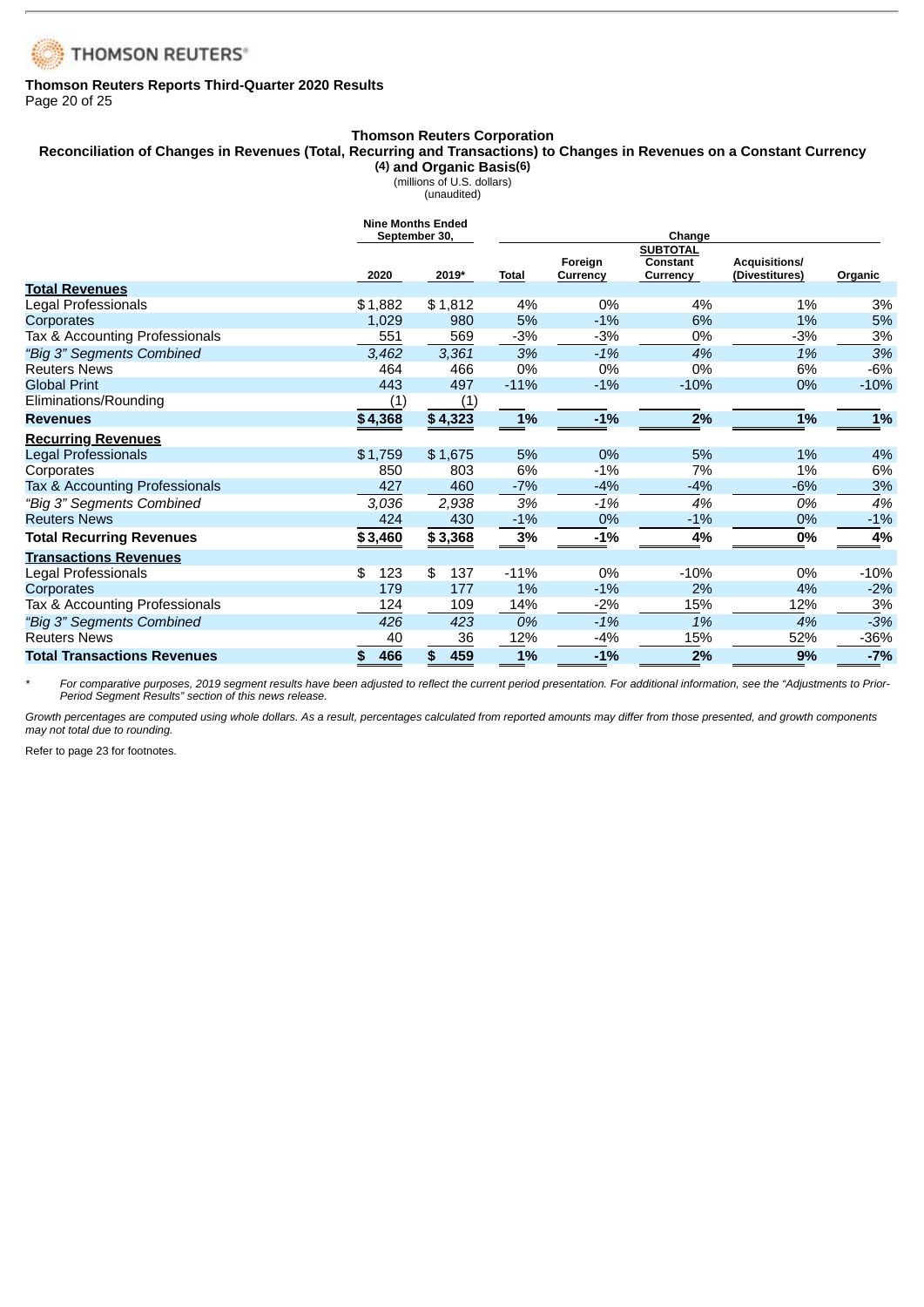

### **Thomson Reuters Reports Third-Quarter 2020 Results** Page 21 of 25

### **Thomson Reuters Corporation**

**Reconciliation of Changes in Adjusted EBITDA to Changes on a Constant Currency Basis(4)**

(millions of U.S. dollars)

| (unaudited) |
|-------------|
|-------------|

|                                | <b>Three Months Ended</b><br>September 30, |           | Change            |                     |                      |  |  |
|--------------------------------|--------------------------------------------|-----------|-------------------|---------------------|----------------------|--|--|
|                                | 2020                                       | 2019*     | Total             | Foreign<br>Currency | Constant<br>Currency |  |  |
| <b>Adjusted EBITDA</b>         |                                            |           |                   |                     |                      |  |  |
| Legal Professionals            | 272<br>\$                                  | \$<br>222 | 22%               | 1%                  | 21%                  |  |  |
| Corporates                     | 120                                        | 105       | 14%               | 0%                  | 14%                  |  |  |
| Tax & Accounting Professionals | 47                                         | 33        | 42%               | -5%                 | 47%                  |  |  |
| "Big 3" Segments Combined      | 439                                        | 360       | 22%               | 0%                  | 21%                  |  |  |
| <b>Reuters News</b>            | 23                                         | 16        | 53%               | $-12%$              | 65%                  |  |  |
| <b>Global Print</b>            | 64                                         | 71        | $-10%$            | 1%                  | $-11%$               |  |  |
| Corporate costs                | (35)                                       | (102)     | n/a               | n/a                 | n/a                  |  |  |
| <b>Adjusted EBITDA</b>         | \$491                                      | \$<br>345 | 42%               | $-3%$               | 45%                  |  |  |
| <b>Adjusted EBITDA Margin</b>  |                                            |           |                   |                     |                      |  |  |
| Legal Professionals            | 42.8%                                      | 36.7%     | 610 <sub>bp</sub> | 30 <sub>bp</sub>    | 580 <sub>bp</sub>    |  |  |
| Corporates                     | 36.0%                                      | 33.0%     | 300bp             | 20 <sub>bp</sub>    | 280bp                |  |  |
| Tax & Accounting Professionals | 28.5%                                      | 20.1%     | 840 <sub>bp</sub> | $-10bp$             | 850 <sub>bp</sub>    |  |  |
| "Big 3" Segments Combined      | 38.7%                                      | 33.1%     | 560bp             | 20 <sub>bp</sub>    | 540bp                |  |  |
| <b>Reuters News</b>            | 15.2%                                      | 10.0%     | 520 <sub>bp</sub> | $-90bp$             | 610 <sub>bp</sub>    |  |  |
| <b>Global Print</b>            | 41.1%                                      | 42.3%     | $-120bp$          | 50bp                | $-170bp$             |  |  |
| Corporate costs                | n/a                                        | n/a       | n/a               | n/a                 | n/a                  |  |  |
| <b>Adjusted EBITDA margin</b>  | 34.0%                                      | 24.4%     | 960 <sub>bp</sub> | -40bp               | 1000bp               |  |  |

*n/a: not applicable*

\* For comparative purposes, 2019 segment results have been adjusted to reflect the current period presentation. For additional information, see the "Adjustments to Prior-*Period Segment Results" section of this news release.*

Growth percentages and margins are computed using whole dollars. As a result, percentages and margins calculated from reported amounts may differ from those presented, *and growth components may not total due to rounding.*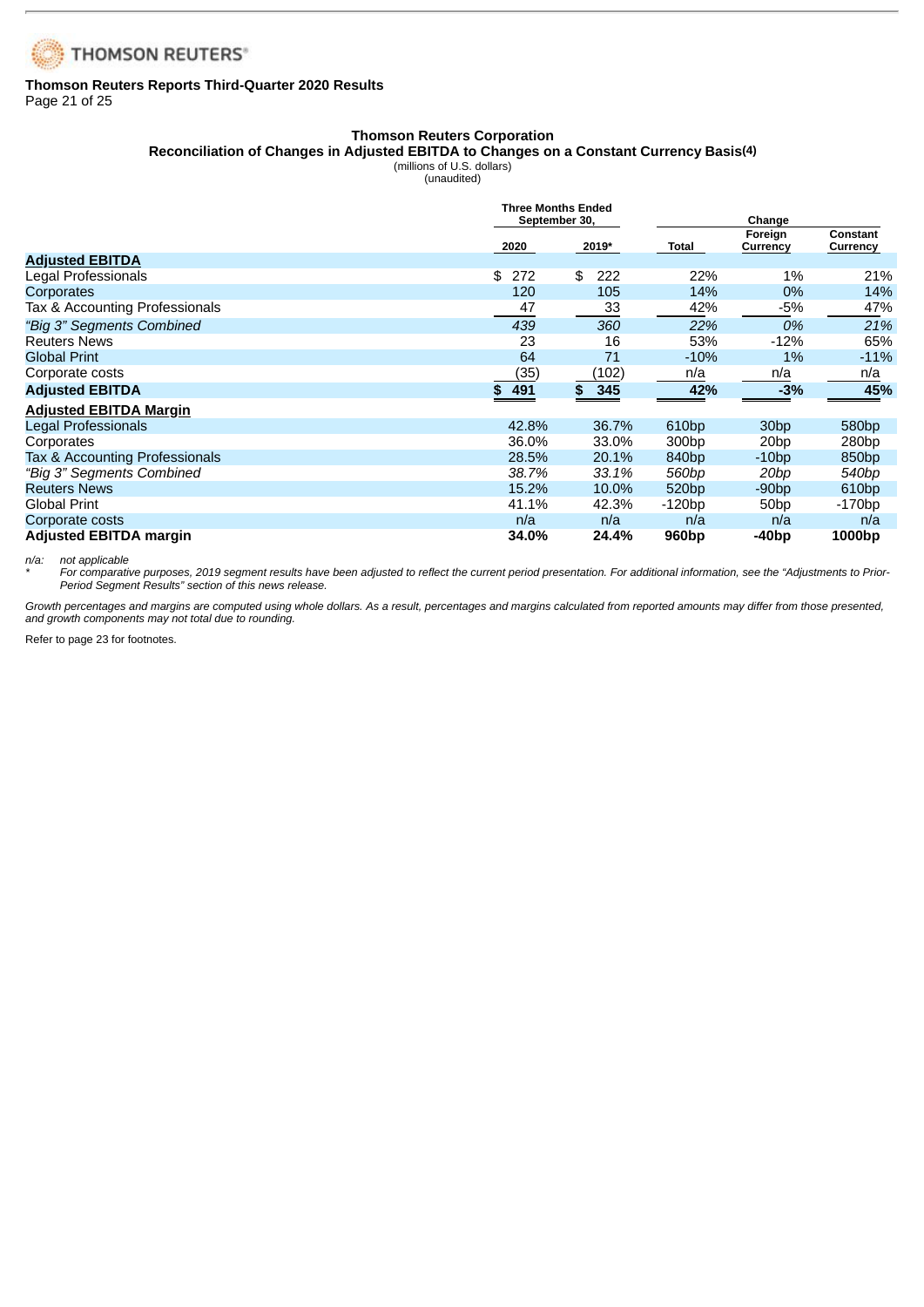

### **Thomson Reuters Reports Third-Quarter 2020 Results** Page 22 of 25

### **Thomson Reuters Corporation**

**Reconciliation of Changes in Adjusted EBITDA to Changes on a Constant Currency Basis(4)**

(millions of U.S. dollars)

|                                | <b>Nine Months Ended</b> |           |                   |                     |                      |
|--------------------------------|--------------------------|-----------|-------------------|---------------------|----------------------|
|                                | September 30,            |           |                   | Change              |                      |
|                                | 2020                     | 2019*     | Total             | Foreign<br>Currency | Constant<br>Currency |
| <b>Adjusted EBITDA</b>         |                          |           |                   |                     |                      |
| Legal Professionals            | \$<br>756                | \$<br>680 | 11%               | 0%                  | 11%                  |
| Corporates                     | 355                      | 314       | 13%               | $0\%$               | 13%                  |
| Tax & Accounting Professionals | 185                      | 184       | 1%                | $-3%$               | 3%                   |
| "Big 3" Segments Combined      | 1,296                    | 1,178     | 10%               | 0%                  | 10%                  |
| <b>Reuters News</b>            | 67                       | 58        | 16%               | 10%                 | 7%                   |
| <b>Global Print</b>            | 181                      | 217       | $-17%$            | 0%                  | $-17%$               |
| Corporate costs                | (94)                     | (356)     | n/a               | n/a                 | n/a                  |
| <b>Adjusted EBITDA</b>         | \$1,450                  | \$1,097   | 32%               | $-1\%$              | 33%                  |
| <b>Adjusted EBITDA Margin</b>  |                          |           |                   |                     |                      |
| Legal Professionals            | 40.2%                    | 37.6%     | 260bp             | 10 <sub>bp</sub>    | 250bp                |
| Corporates                     | 34.5%                    | 32.0%     | 250bp             | 40bp                | 210bp                |
| Tax & Accounting Professionals | 33.6%                    | 32.3%     | 130bp             | 20 <sub>bp</sub>    | 110bp                |
| "Big 3" Segments Combined      | 37.4%                    | 35.1%     | 230 <sub>bp</sub> | 10bp                | 220bp                |
| <b>Reuters News</b>            | 14.5%                    | 12.4%     | 210bp             | 120bp               | 90 <sub>bp</sub>     |
| <b>Global Print</b>            | 40.7%                    | 43.7%     | -300bp            | 30bp                | $-330bp$             |
| Corporate costs                | n/a                      | n/a       | n/a               | n/a                 | n/a                  |
| <b>Adjusted EBITDA margin</b>  | 33.2%                    | 25.4%     | 780bp             | 10 <sub>bp</sub>    | 770bp                |

*n/a: not applicable*

\* For comparative purposes, 2019 segment results have been adjusted to reflect the current period presentation. For additional information, see the "Adjustments to Prior-*Period Segment Results" section of this news release.*

Growth percentages and margins are computed using whole dollars. As a result, percentages and margins calculated from reported amounts may differ from those presented, *and growth components may not total due to rounding.*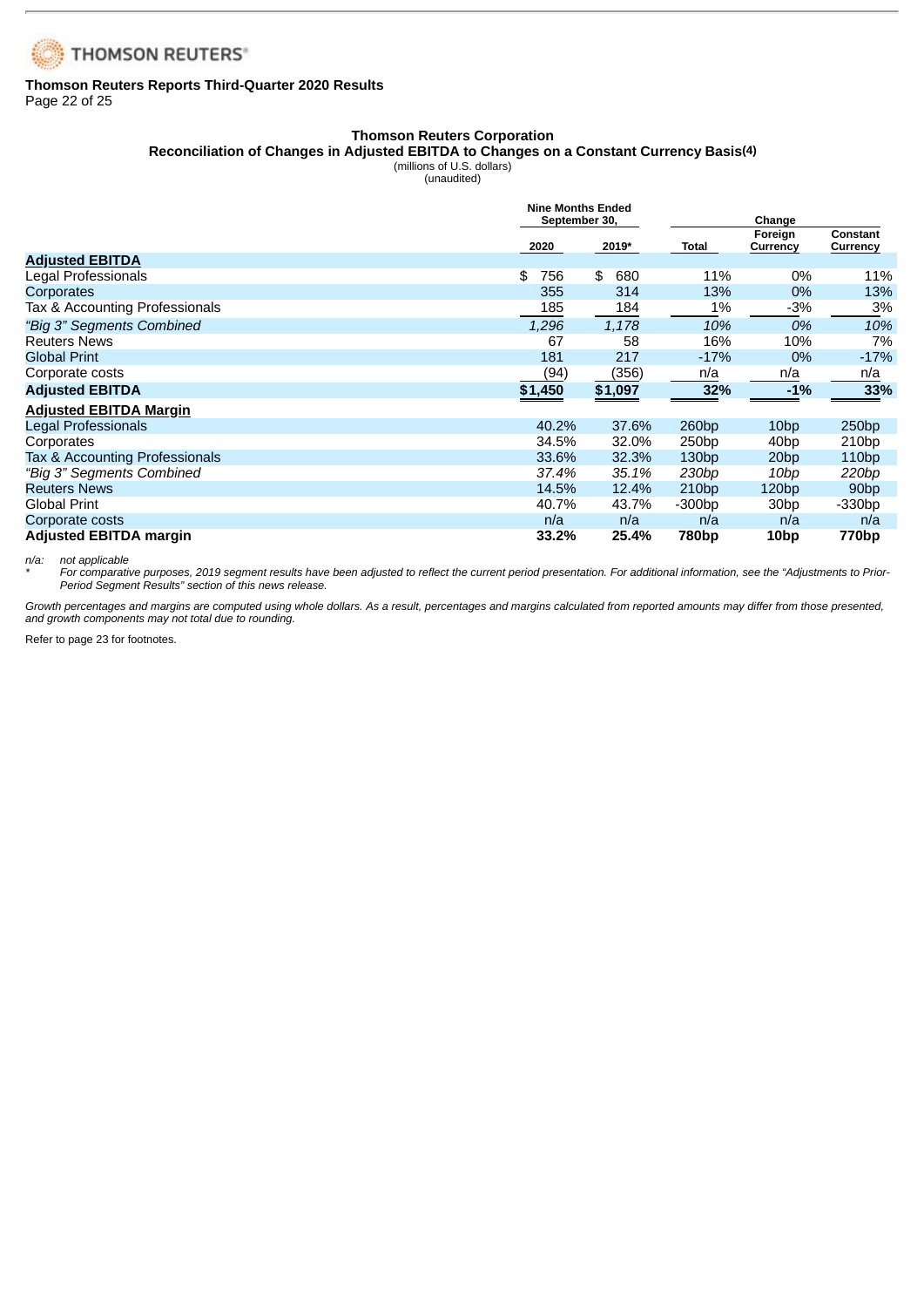

#### **Thomson Reuters Reports Third-Quarter 2020 Results** Page 23 of 25

- $\frac{footnotes}{(1)}$  Tho (1) Thomson Reuters defines adjusted EBITDA for its business segments as earnings or losses from continuing operations before tax expense or benefit, net interest expense, other finance costs or income, depreciation, amortization of software and other identifiable intangible assets, Thomson Reuters share of post-tax earnings or losses in equity method investments, other operating gains and losses, certain asset impairment charges, fair value adjustments and corporate related items. Consolidated adjusted EBITDA is comprised of adjusted EBITDA for its business segments and corporate costs. Adjusted EBITDA margin is adjusted EBITDA expressed as a percentage of revenues. Thomson Reuters uses adjusted EBITDA because it provides a consistent basis to evaluate operating profitability and performance trends by excluding items that the company does not consider to be controllable activities for this purpose. Adjusted EBITDA also represents a measure commonly reported and widely used by investors as a valuation metric. Additionally, this measure is used by Thomson Reuters and investors to assess a company's ability to incur and service debt.
- (2) Thomson Reuters defines adjusted earnings as net earnings or loss including dividends declared on preference shares but excluding the post-tax impacts of fair value adjustments, amortization of other identifiable intangible assets, other operating gains and losses, certain asset impairment charges, other finance costs or income, Thomson Reuters share of post-tax earnings or losses in equity method investments, discontinued operations and other items affecting comparability. Thomson Reuters calculates the post-tax amount of each item excluded from adjusted earnings based on the specific tax rules and tax rates associated with the nature and jurisdiction of each item. Adjusted EPS is calculated from adjusted earnings using diluted weighted-average shares and does not represent actual earnings or loss per share attributable to shareholders. Thomson Reuters uses adjusted earnings and adjusted EPS as they provide a more comparable basis to analyze earnings and they are also measures commonly used by shareholders to measure the company's performance.

Because Thomson Reuters reported a net loss for continuing operations under IFRS for the three months ended September 30, 2019, the weighted-average number of common shares used for basic and diluted loss per share is the same for all per-share calculations in the period, as the effect of stock options and other equity incentive awards would reduce the loss per share, and therefore be anti-dilutive. Since the company's non-IFRS measure "adjusted earnings" is a profit, potential common shares are included, as they lower adjusted EPS and are therefore dilutive.

The following table reconciles IFRS and non-IFRS common share information:

|                                                           | <b>Three Months Ended</b> |
|-----------------------------------------------------------|---------------------------|
| (weighted-average common shares)                          | <b>September 30, 2019</b> |
| <b>IFRS: Basic and Diluted</b>                            | 501.240.480               |
| Effect of stock options and other equity incentive awards | 2.043.370                 |
| Non-IFRS Diluted                                          | 503.283.850               |

- (3) Adjustment to reflect income taxes based on estimated full-year effective tax rate. Earnings or losses for interim periods under IFRS reflect income taxes based on the estimated effective tax rates of each of the jurisdictions in which Thomson Reuters operates. The non-IFRS adjustment reallocates estimated full-year income taxes between interim periods, but has no effect on full-year income taxes.
- (4) The changes in revenues, adjusted EBITDA and the related margins, and adjusted earnings per share before currency (at constant currency or excluding the effects of currency) are determined by converting the current and prior-year period's local currency equivalent using the same exchange rates.
- (5) Free cash flow is net cash provided by operating activities, proceeds from disposals of property and equipment, and other investing activities less capital expenditures, payments of lease principal, dividends paid on the company's preference shares, and dividends paid to non-controlling interests. Thomson Reuters uses free cash flow as it helps assess the company's ability, over the long term, to create value for its shareholders as it represents cash available to repay debt, pay common dividends and fund share repurchases and new acquisitions.
- (6) Represents changes in revenues of our existing businesses at constant currency. The metric excludes the distortive impacts of acquisitions and dispositions from not owning the business in both comparable periods. Thomson Reuters uses organic growth because it provides further insight into the performance of its existing businesses by excluding distortive impacts and serves as a better measure of the company's ability to grow its business over the long term.
- (7) Net debt is total indebtedness (including the associated fair value of hedging instruments, but excluding the associated unamortized transaction costs and premiums or discounts and the interest-related fair value component of hedging instruments), and lease liabilities less cash and cash equivalents. For purposes of calculating the leverage ratio, net debt is divided by adjusted EBITDA for the previous twelve-month period ending with the current fiscal quarter.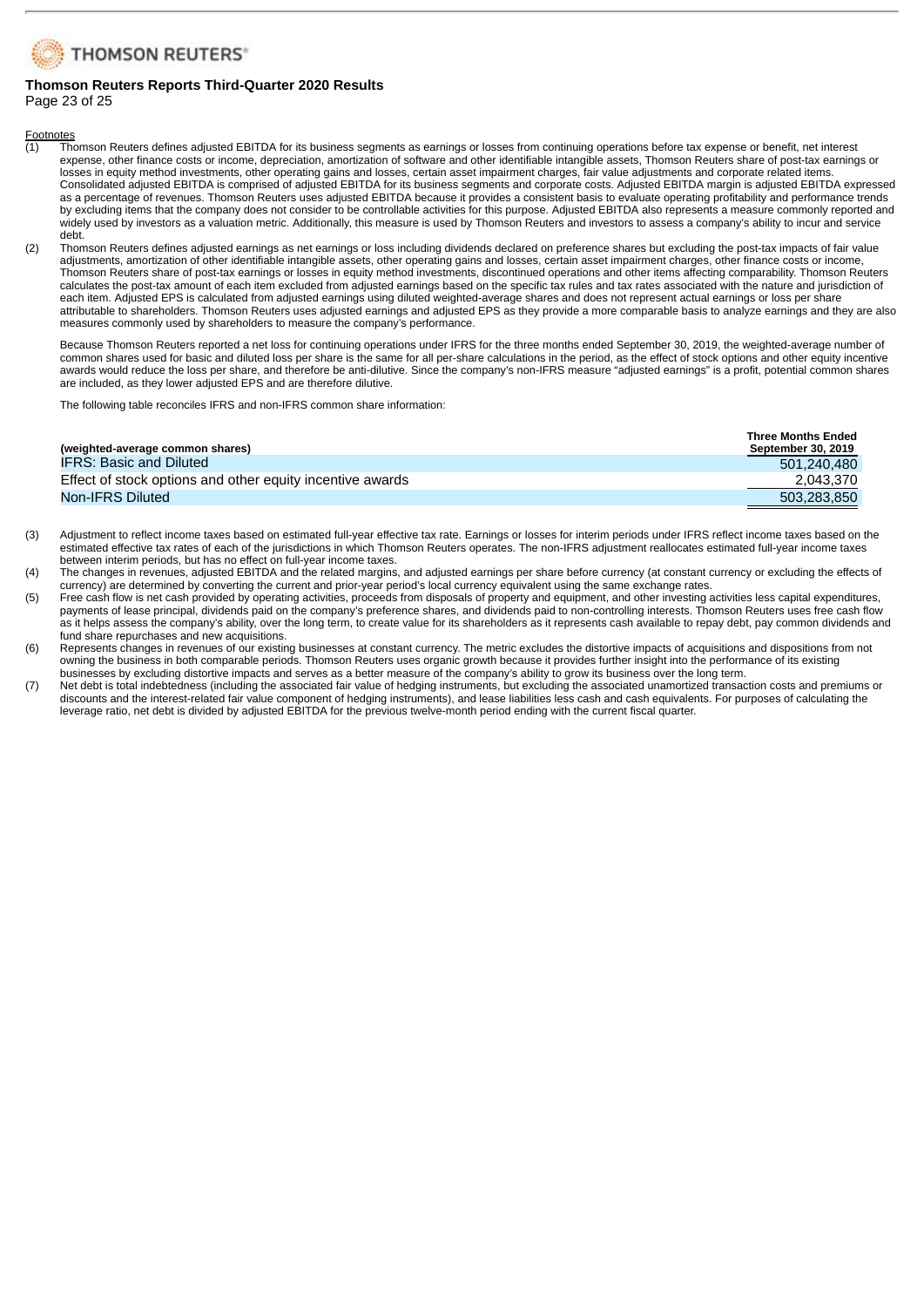

### **Thomson Reuters Reports Third-Quarter 2020 Results** Page 24 of 25

### **APPENDIX – INFORMATION ABOUT REFINITIV**

Thomson Reuters owns a 45% interest in Refinitiv, which was formerly its wholly owned F&R business. 55% of Refinitiv is owned by private equity funds affiliated with Blackstone. Thomson Reuters IFRS results include the company's 45% share of Refinitiv's results reported in a single line item on the company's consolidated income statement titled "Share of post-tax losses in equity method investments." Thomson Reuters non-IFRS measures, including adjusted earnings, exclude its share of post-tax results in Refinitiv and other equity method investments.

The table below sets forth selected financial information for 100% of Refinitiv for the three and nine months ended September 30, 2020 and 2019 on both an IFRS and non-IFRS basis. Refinitiv reports on a US GAAP basis and provides a reconciliation to IFRS in accordance with Thomson Reuters accounting policies. A reconciliation from the IFRS measures to the related non-IFRS measures is also included in this appendix.

| <b>Refinitiv</b>                               |          |                         |          |               |              |                                  |                          |              |          |                |              |                                  |
|------------------------------------------------|----------|-------------------------|----------|---------------|--------------|----------------------------------|--------------------------|--------------|----------|----------------|--------------|----------------------------------|
| <b>Financial Data</b>                          |          |                         |          |               |              |                                  |                          |              |          |                |              |                                  |
| (millions of U.S. dollars, except for margins) |          |                         |          |               |              |                                  |                          |              |          |                |              |                                  |
| (unaudited)                                    |          |                         |          |               |              |                                  |                          |              |          |                |              |                                  |
| <b>Three Months Ended</b>                      |          |                         |          |               |              |                                  | <b>Nine Months Ended</b> |              |          |                |              |                                  |
|                                                |          |                         |          | September 30, |              |                                  | September 30,<br>Change  |              |          |                |              |                                  |
|                                                |          | Change<br><b>Before</b> |          |               |              |                                  |                          |              |          | <b>Before</b>  |              |                                  |
|                                                |          |                         |          |               |              | Currency                         |                          |              |          |                |              | Currency                         |
|                                                |          |                         |          |               |              | & Excluding<br><b>Businesses</b> |                          |              |          |                |              | & Excluding<br><b>Businesses</b> |
|                                                |          | 2020                    |          | 2019          | <b>Total</b> | <b>Disposed</b>                  |                          | 2020         |          | 2019           | <b>Total</b> | <b>Disposed</b>                  |
| <b>IFRS Measures</b>                           |          |                         |          |               |              |                                  |                          |              |          |                |              |                                  |
| Revenues                                       | \$       | 1,615                   | \$       | 1,557         | 4%           | 2%                               | \$                       | 4,836        | \$       | 4,674          | 3%           | 3%                               |
| Net loss                                       |          |                         |          |               |              |                                  |                          |              |          |                |              |                                  |
| Cash flow from operations                      | \$<br>\$ | (389)<br>584            | \$<br>\$ | (656)<br>404  |              |                                  | \$<br>\$                 | (808)<br>933 | \$<br>\$ | (1,201)<br>477 |              |                                  |
| Capital expenditures, less proceeds            |          |                         |          |               |              |                                  |                          |              |          |                |              |                                  |
| from disposals                                 | \$       | 132                     | \$       | 182           |              |                                  | \$                       | 475          | \$       | 419            |              |                                  |
| Debt at September 30, 2020 and                 |          |                         |          |               |              |                                  |                          |              |          |                |              |                                  |
| September 30, 2019                             |          |                         |          |               |              |                                  |                          | \$14,308     |          | \$13,907       |              |                                  |
| <b>Non-IFRS Measures</b>                       |          |                         |          |               |              |                                  |                          |              |          |                |              |                                  |
| <b>Adjusted EBITDA</b>                         | \$       | 643                     | \$       | 543           |              |                                  |                          | \$1,874      | \$       | 1,655          |              |                                  |
| Adjusted EBITDA margin                         |          | 39.8%                   |          | 34.9%         |              |                                  |                          | 38.8%        |          | 35.4%          |              |                                  |
| Free cash flow                                 | \$       | 443                     | \$       | 211           |              |                                  | \$                       | 436          | \$       | (41)           |              |                                  |